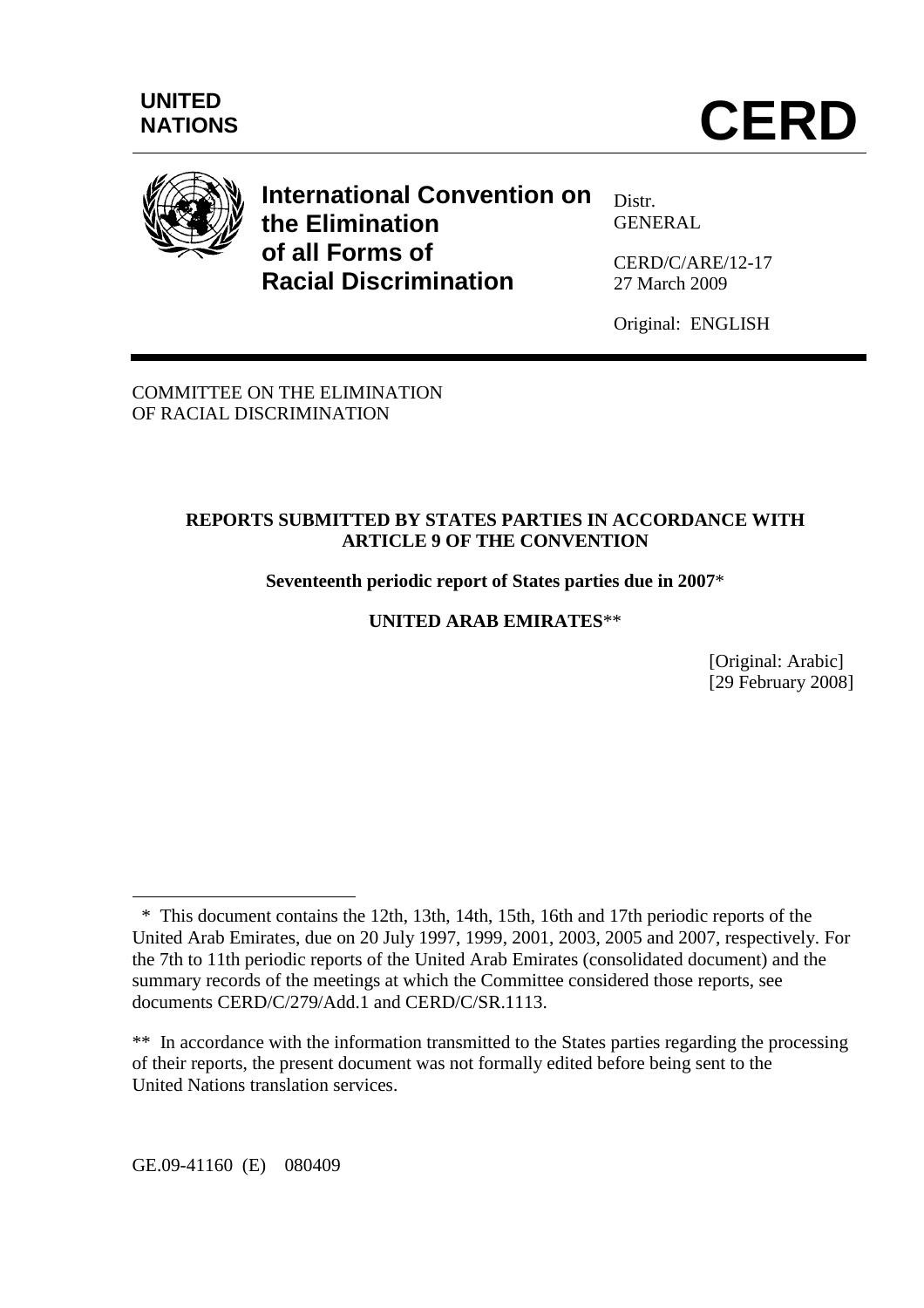#### **CONTENTS**

|                |                                                                                                                           |                                                                    | Page |  |
|----------------|---------------------------------------------------------------------------------------------------------------------------|--------------------------------------------------------------------|------|--|
|                |                                                                                                                           |                                                                    | 3    |  |
| $\mathbf{I}$ . | BASIC INFORMATION: GENERAL FRAMEWORK FOR STATE                                                                            |                                                                    |      |  |
|                | A.                                                                                                                        |                                                                    | 3    |  |
|                | <b>B.</b>                                                                                                                 |                                                                    | 5    |  |
|                | $\mathcal{C}$ .                                                                                                           |                                                                    | 11   |  |
|                | D.                                                                                                                        | Policies and procedures for the elimination of racial              | 14   |  |
| II.            | COMMENTS ON THE SUBSTANTIVE ARTICLES OF<br>THE CONVENTION: MEASURES TAKEN BY THE<br>UNITED ARAB EMIRATES TO IMPLEMENT THE |                                                                    |      |  |
|                |                                                                                                                           |                                                                    | 20   |  |
|                |                                                                                                                           | Article 1: Definition of racial discrimination under domestic law  | 20   |  |
|                |                                                                                                                           | Article 2: General policies on the elimination of all forms        | 20   |  |
|                |                                                                                                                           |                                                                    | 21   |  |
|                |                                                                                                                           |                                                                    | 21   |  |
|                |                                                                                                                           |                                                                    | 22   |  |
|                |                                                                                                                           |                                                                    | 35   |  |
|                |                                                                                                                           | Article 7: Countering prejudice and improving mutual understanding | 35   |  |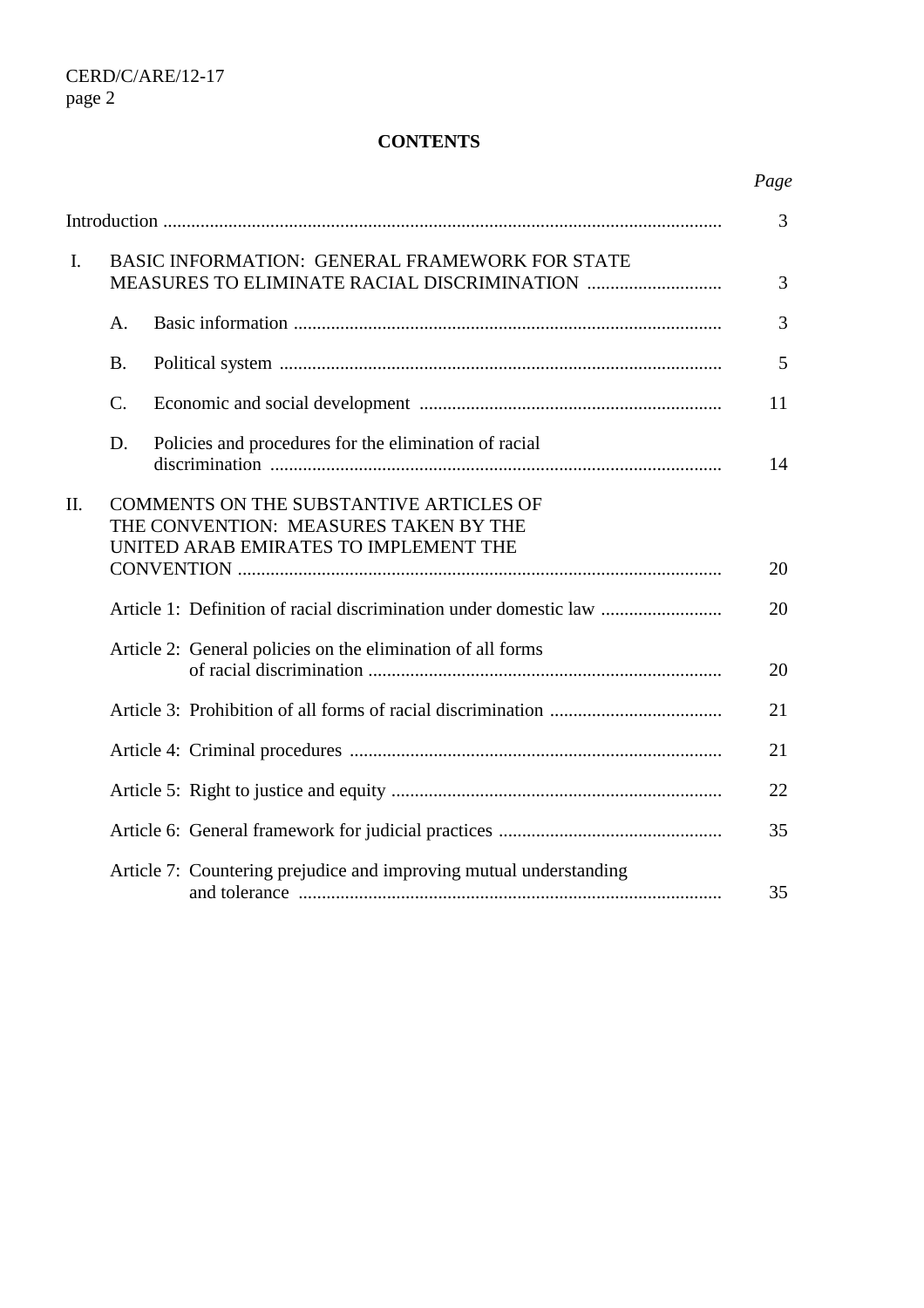#### **Introduction**

1. Ever since its inception, the United Arab Emirates has striven to observe and protect human rights and ensure that they are safeguarded under its Constitution and legislation. As accession to the international instruments in which these rights are enshrined is one of its key foreign policy goals, the State acceded to the International Convention on the Elimination of All Forms of Racial Discrimination in 1974, has scrupulously adhered to its provisions and makes constant appeals, in international and regional forums, for the prohibition of racial discrimination and the right of all to a life free from discrimination on grounds of race, sex or colour.

2. The United Arab Emirates has submitted its periodic reports under article 9 of the Convention, which requires States parties to submit to the Committee on the Elimination of Racial Discrimination, for consideration and evaluation, reports on the legislative, judicial, administrative or other measures which they have taken to give effect to the Convention. The United Arab Emirates submitted its twelfth periodic report to the Committee on 23 February 1995. The present report contains its thirteenth to seventeenth periodic reports on the achievements in the social, economic, legislative and regulatory domains which the State has scored in furtherance of the general rights and freedoms exercised in the United Arab Emirates.

3. The present report was prepared under the supervision of the Ministry of Foreign Affairs and with input from all relevant federal and local institutions, in order to ensure consistency with the guidelines on reports adopted by the Committee on the Elimination of Racial Discrimination.

### **I. BASIC INFORMATION: GENERAL FRAMEWORK FOR STATE MEASURES TO ELIMINATE RACIAL DISCRIMINATION**

### **A. Basic information**

4. The United Arab Emirates was established in 1971 as a federation of seven States - Abu Dhabi, Dubai, Sharjah, Ras al-Khaimah, Ajman, Umm al-Qaiwain and Fujairah - with Abu Dhabi as its capital. The State, which is in Asia, occupies the eastern part of the Arabian Peninsula between 22°50' and 26°N and 51° and 56°25'E. It is bounded by Qatar and the Kingdom of Saudi Arabia in the north of the Peninsula and the west of the State, by the Sultanate of Oman and the Kingdom of Saudi Arabia in the south and by the Gulf of Oman in the east.

#### **Area**

5. The total area of the State is 83,600 square kilometres. This includes a number of islands with a total area of approximately 5,900 square kilometres.

6. The coastline stretches for 644 kilometres along the southern shore of the Peninsula, from the base of the Peninsula, Qatar, in the west, to Ras Musandam in the east. The eastern shore extends for 90 kilometres along the Gulf of Oman.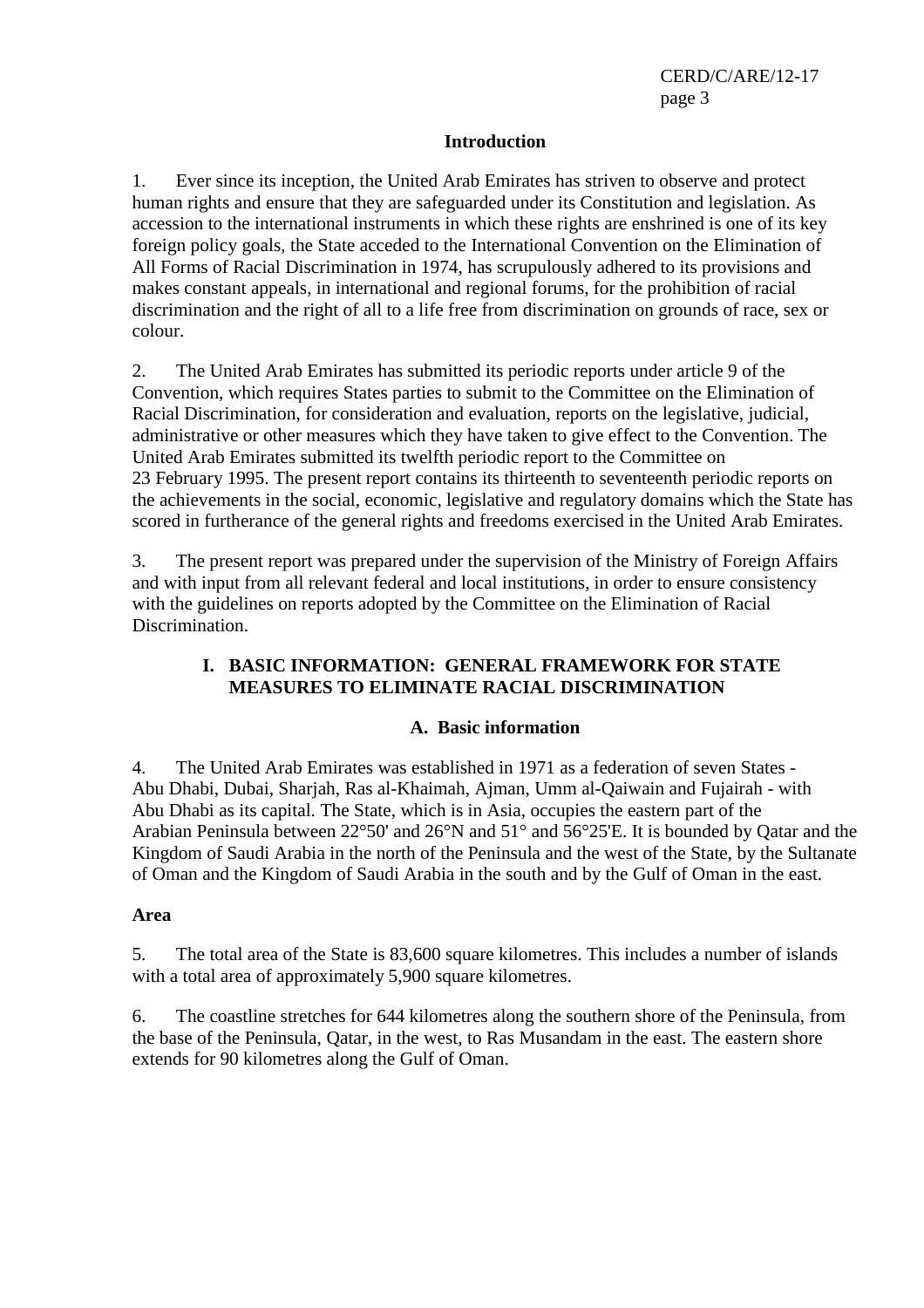# **Topography**

7. Most of the land, particularly in the west, consists of desert interspersed with several well-known oases, such as Al-Ain and Liwa, in addition to fertile pastureland around Al-Zafrah, where groundwater is plentiful. To the south of these areas lie the sand dunes that form the boundary of Al-Ruba' al-Khalil (the Empty Quarter).

8. Jabal Hafit marks the southern boundary of the Buraimi Oasis, where the city of Al-Ain is found, and is approximately 1,220 metres high. In addition, the Hajar mountain range, which is 80 kilometres long from north to south and approximately 32 kilometres wide, cuts across the Musandam Peninsula, then enters the Sultanate of Oman and runs down to the eastern tip of the Arabian Peninsula. The city of Ras al-Khaimah stands at the foot of the northern flanks of this range, which reach an altitude of around 2,438 metres at their highest point. On the western flanks are a number of large valleys and ridges, some of which are used for agriculture.

9. Most of the coastline is sandy, except in the north, in Ras al-Khaimah, at the headland of the Hajar mountain range.

10. The territorial waters tend to be shallow, with an average depth of 35 metres and a maximum depth of 90 metres, except in the Straits of Hormuz, where the water is up to 145 metres deep. The State's territorial waters contain many coral reefs studded with pearl oysters and teeming with fish.

### **Climate**

11. The United Arab Emirates is in the tropical dry zone that stretches across Asia and North Africa, and is also affected by local environmental factors, because of its position on the shores of the Arabian Gulf and of the Gulf of Oman, which is linked to the Red Sea through the Mandeb Straits.

12. High summer temperatures are associated with high humidity rates, and there are marked differences in climate between the coastal, inner desert and mountainous zones which together make up the topography of the State. The State is buffeted by seasonal and non-seasonal winds of two different kinds, which pick up strength in the spring and late summer. It receives little rainfall, and in variable quantities, between November and April.

# **Population**

13. According to the latest figures, the estimated population of the State was around 4,229,000 in 2006. Approximately 3.5 million persons live in urban areas and 700,000 in remote parts of the State. United Arab Emirates nationals account for around 21 per cent of the population. According to the census results, 2.5 million men and women over the age of 15 in the State are economically active.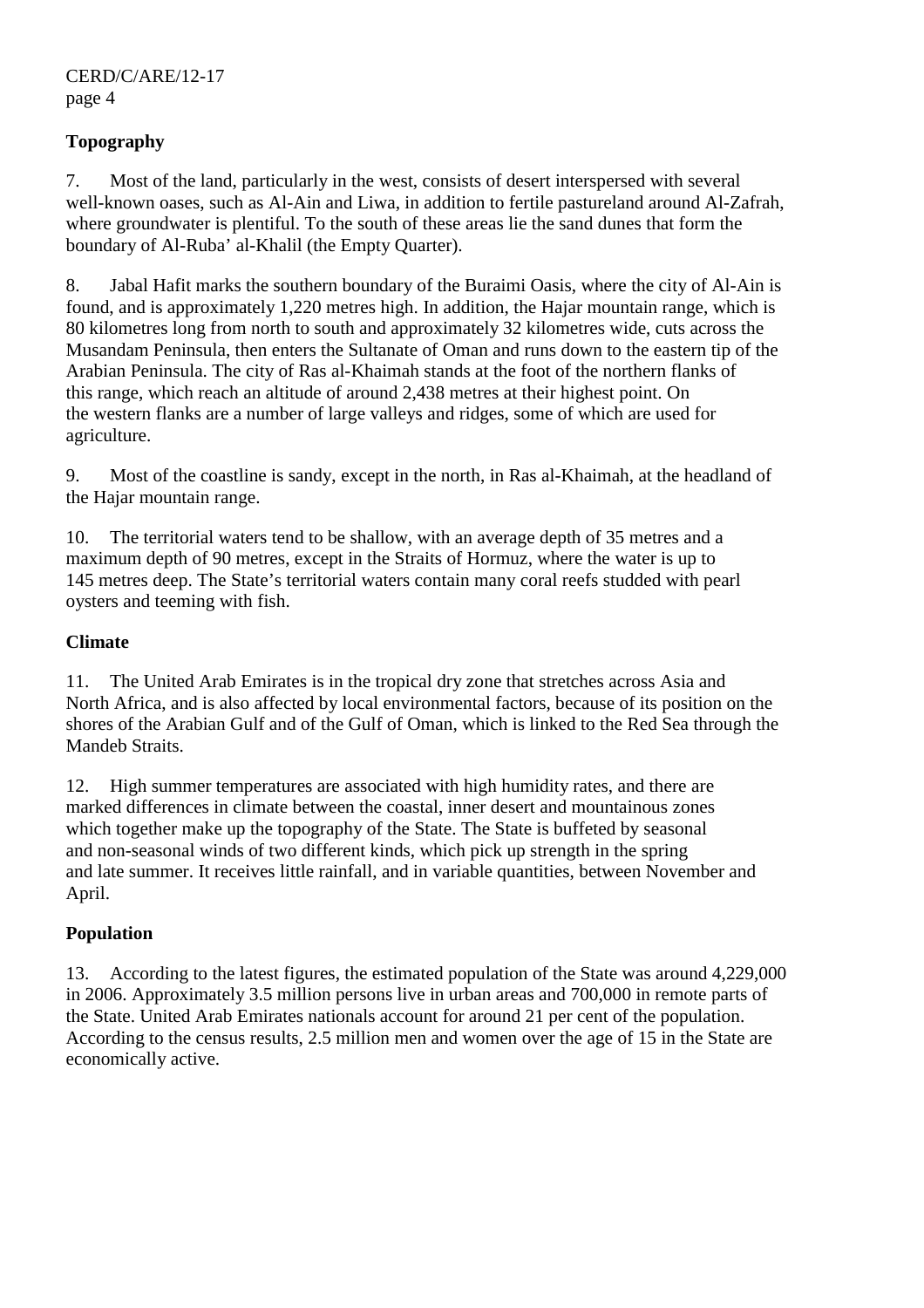### **Table 1**

| Emirate        | No.       | Percentage |
|----------------|-----------|------------|
| Abu Dhabi      | 1 430 000 | 33.81      |
| Dubai          | 1 372 000 | 32.44      |
| Sharjah        | 821 000   | 19.42      |
| Ajman          | 212 000   | 5.01       |
| Umm al-Qaiwain | 50 000    | 1.18       |
| Ras al-Khaimah | 214 000   | 5.06       |
| Fujairah       | 130 000   | 3.08       |
| Total          | 4 229 000 | 100.00     |

#### **Geographical distribution of the population of the Emirates, 2006**

*Source*: *The Emirates in Figures, 2007*, Ministry of the Economy.

#### **Table 2**

#### **Population by nationality and sex (2005 census)**

|      | <b>Nationals</b> |       | Non-nationals                                                                                     |        |       | Total |        |       |
|------|------------------|-------|---------------------------------------------------------------------------------------------------|--------|-------|-------|--------|-------|
| Male | Female           | Total | Male                                                                                              | Female | Total | Male  | Female | Total |
|      |                  |       | 417 917   407 578   825 495   2 388 224   892 708   3 280 932   2 806 141   1 300 286   4 106 427 |        |       |       |        |       |

*Source*: *The Emirates in Figures, 2007*, Ministry of the Economy.

### **B. Political system**

14. The United Arab Emirates is a federal State with a federal political system. The Constitution defines the basic features, aims and values of the Federation and the matters entrusted to the Federation in the exercise of its sovereignty throughout the territory and territorial waters inside the international borders of the member Emirates. The member Emirates exercise sovereignty throughout the territory and territorial waters over all matters which are not entrusted to the Federation under the Constitution. The people of the Federation are one people and are part of the Arab nation. Islam is the official religion of the Federation and the sharia is the main source of legislation. The official language of the Federation is Arabic. The federal authorities established by the Constitution are the following.

### **1. Supreme Council of the Federation**

15. This is the highest authority in the State and consists of the rulers of all the Emirates in the Federation or, in the event of their absence or inability to attend, their representatives. Each Emirate has one vote in Council proceedings.

16. The Supreme Council formulates the State's general policy on all matters for which the Federation has competence under the Constitution, and considers all questions pertaining to the furtherance of the Federation's goals and the common interests of the member Emirates. It also ratifies federal laws and decrees and international treaties, approves the appointment of the Prime Minister and accepts his resignation or release from his functions upon the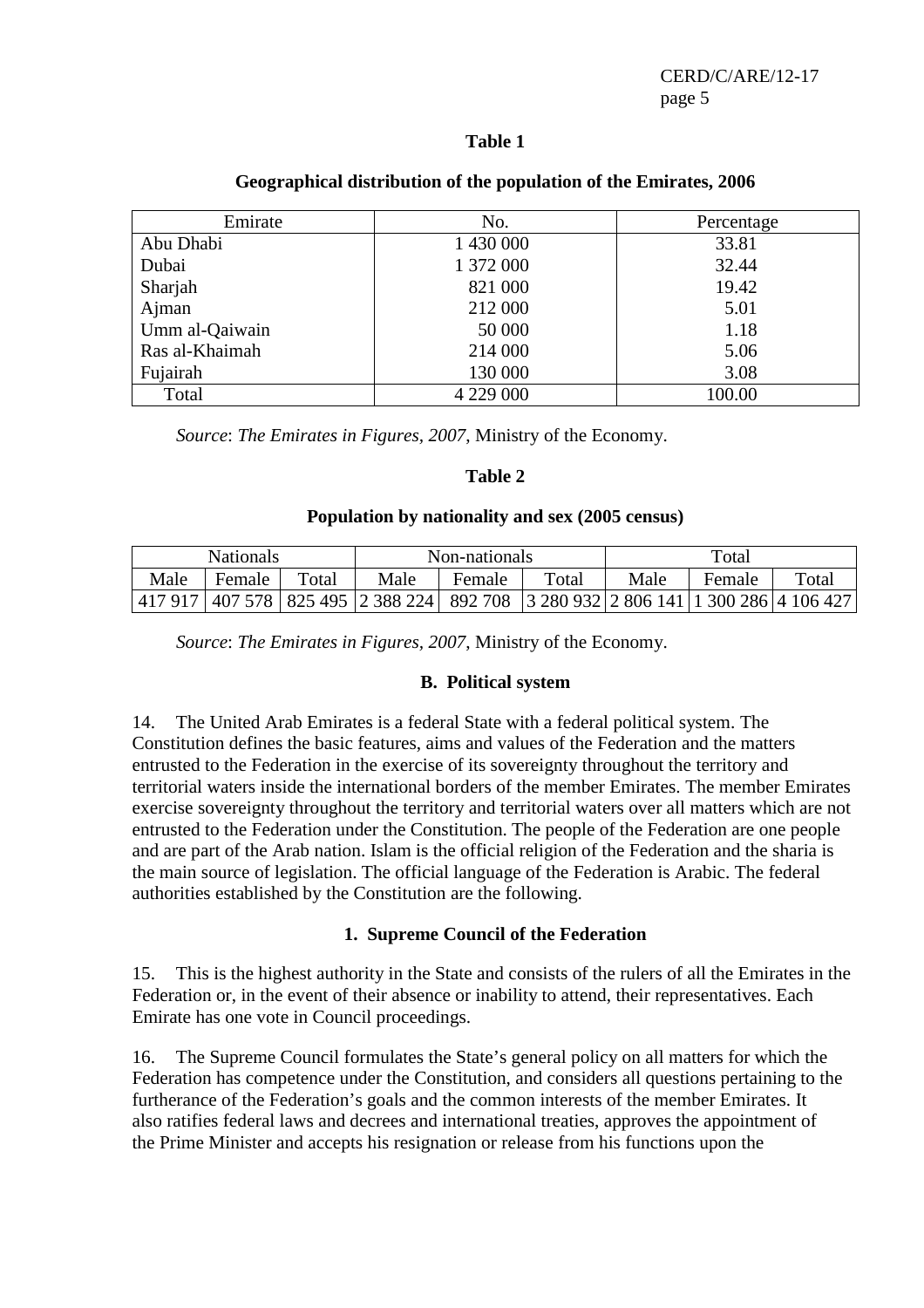recommendation of the President of the Federation. It likewise approves the appointment of the president and justices of the Federal Supreme Court and accepts their resignation or dismissal under the conditions laid down in the Constitution. The Council also has supreme oversight functions with regard to the general affairs of the Federation. Article 47 of the Constitution provides that the Supreme Council of the Federation shall carry out the following tasks:

- Formulate general policy on all matters for which the Federation has competence under the Constitution, and consider all questions pertaining to the furtherance of the Federation's goals and the common interests of the member Emirates
- Ratify federal laws prior to their promulgation, including the Federation's annual general budget laws and final accounts
- Ratify decrees on matters subject to the Constitution
- Ratify or approve Supreme Council decrees prior to their issuance by the President of the Federation
- Ratify international treaties and conventions by decree
- Approve the appointment of the Prime Minister and accept his resignation or his release from his functions upon the recommendation of the President of the Federation
- Approve, by decree, the appointment of the president and justices of the Federal Supreme Court and accept their resignation or dismissal under the conditions laid down in the Constitution
- Ensure supreme oversight of the general affairs of the Federation
- Perform any other tasks stipulated in the Constitution or in federal laws

17. Article 49 of the Constitution states: "Supreme Council decisions on substantive matters are taken by a majority of five members, provided that majority includes the votes of the Emirates of Abu Dhabi and Dubai. The minority shall abide by the majority's decision."

18. Council decisions on procedural matters are adopted by majority vote. These matters are defined in the Council's rules of procedure.

### **2. President and Vice-President of the Federation**

19. The Supreme Council of the Federation elects the President and Vice-President from among its members. The Vice-President performs all the duties of the President when the latter is absent for any reason. The President and Vice-President serve a five-year term and can be re-elected. Article 51 of the Constitution provides as follows:

 "The Supreme Council of the Federation elects from among its members the President and the Vice-President of the Federation. The Vice-President of the Federation performs all the duties of the President when the latter is absent for any reason."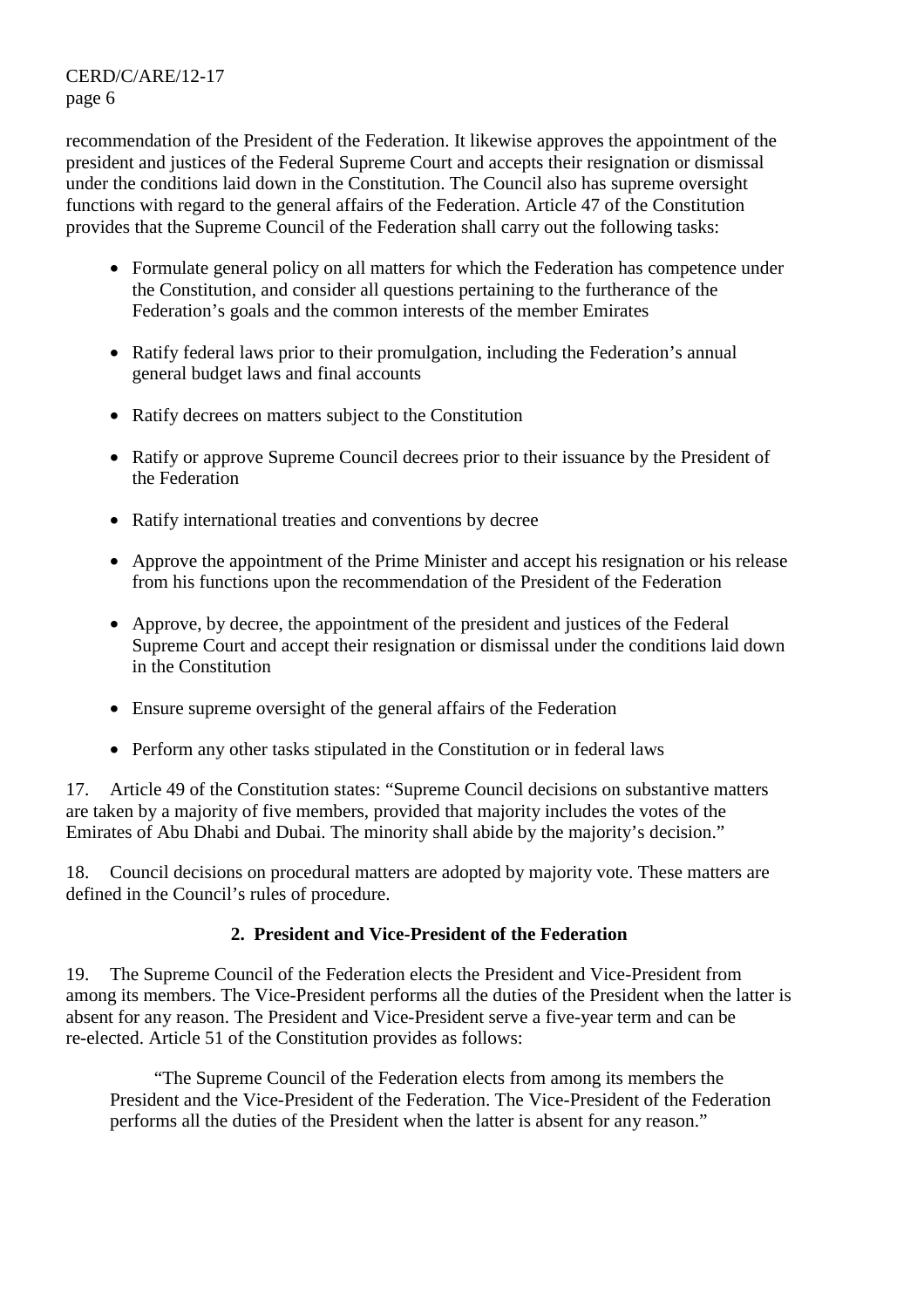20. Article 54 of the Constitution states that the President of the Federation performs the following duties:

(a) Presiding over the Supreme Council and guiding its deliberations;

 (b) Convening and ending meetings of the Supreme Council in accordance with the Council's rules of procedure; a meeting of the Council must be convened whenever a member requests one;

 (c) Convening joint meetings of the Supreme Council and Federal Cabinet as and when required;

 (d) Signing and issuing federal laws, decrees and decisions ratified by the Supreme Council;

 (e) Appointing the Prime Minister of the Federation, accepting his resignation and releasing him from his functions, subject to the approval of the Supreme Council; appointing the Deputy Prime Minister of the Federation and ministers, accepting their resignation and releasing them from their duties on the recommendation of the Prime Minister of the Federation;

 (f) Appointing diplomatic representatives of the Federation to foreign States, as well as other senior civilian and military federal officials, excluding the president and justices of the Supreme Court, and accepting their resignation and dismissal subject to the approval of the Federal Cabinet. Decisions to appoint, accept the resignation of, or dismiss these persons are taken by decree and in accordance with federal law;

 (g) Signing the credentials of diplomatic representatives to the Federation from foreign States and entities; accepting the accreditation of foreign diplomatic and consular representatives to the Federation and receiving their credentials; signing representatives' letters of appointment and credentials;

 (h) Overseeing the implementation of federal laws, decrees and decisions by the Federal Cabinet and ministers;

(i) Representing the Federation at home and abroad and in all international relations;

 (j) Exercising the right to grant a pardon and commute sentences, and endorsing death sentences in accordance with the Constitution and federal law;

 (k) Bestowing military and civilian medals and honours in accordance with the relevant laws;

 (l) Performing any other functions vested in him by the Supreme Council or pursuant to the present Constitution or federal law.

### **3. Federal Cabinet**

21. As stated in article 55 of the Constitution, the Federal Cabinet consists of the Prime Minister, the Deputy Prime Minister and a number of ministers. Article 56 states: "Ministers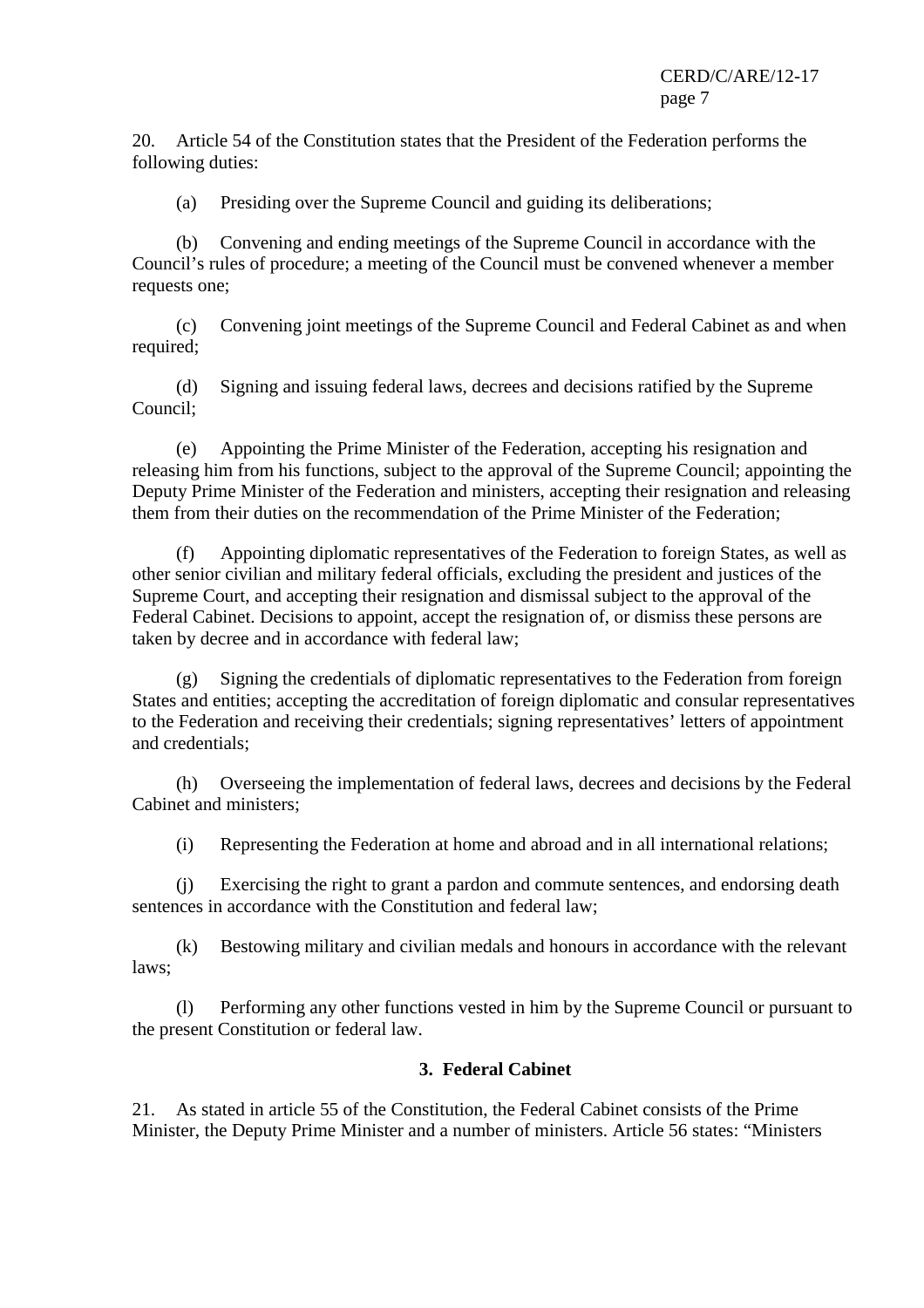shall be selected from among citizens of the Federation who are well-known for their skills and experience." Article 60 states: "The Cabinet, in its capacity as the executive body of the Federation, subject to oversight by the President of the Federation and the Supreme Council, shall deal with all aspects of domestic and foreign affairs for which the Federation has competence under the present Constitution and federal law."

22. In particular, the Cabinet carries out the following functions:

 (a) Following up on the implementation of the general domestic and foreign policy of the Federal Government;

 (b) Proposing draft federal laws and transmitting them to the Federal National Council before they are submitted to the President of the Federation to lay before the Supreme Council for ratification;

(c) Preparing the Federation's draft general annual budget and final accounts;

(d) Preparing draft decrees and decisions of different kinds;

 (e) Formulating regulations on the implementation of federal laws without introducing any amendments, invalidating provisions or derogations, and formulating disciplinary regulations and regulations on the structure of public administration and institutions, in accordance with the present Constitution and federal laws. The competent federal minister or any other administrative body may be empowered, by means of a special legal provision or by the Cabinet, to issue certain of these regulations;

 (f) Overseeing the implementation by all the competent authorities in the Federation or the Emirates of federal laws, decrees, regulations and decisions;

 (g) Overseeing the enforcement of federal court judgements and international treaties ratified by the Federation;

 (h) Appointing and dismissing, in accordance with the law, federal officials whose appointment or dismissal does not need to be effected by decree;

 (i) Monitoring the performance of the federal administration and public institutions and the general conduct and discipline of federal employees;

 (j) Any other particular functions vested in it pursuant to the law or by the Supreme Council under the present Constitution.

# **4. Federal National Council**

23. The Federal National Council comprises 40 seats which are allocated among the member Emirates as follows: Abu Dhabi: 8 seats; Dubai: 8 seats; Sharjah: 6 seats; Ras al-Khaimah: 6 seats; Ajman: 4 seats; Umm al-Qaiwain: 4 seats; and Fujairah: 4 seats.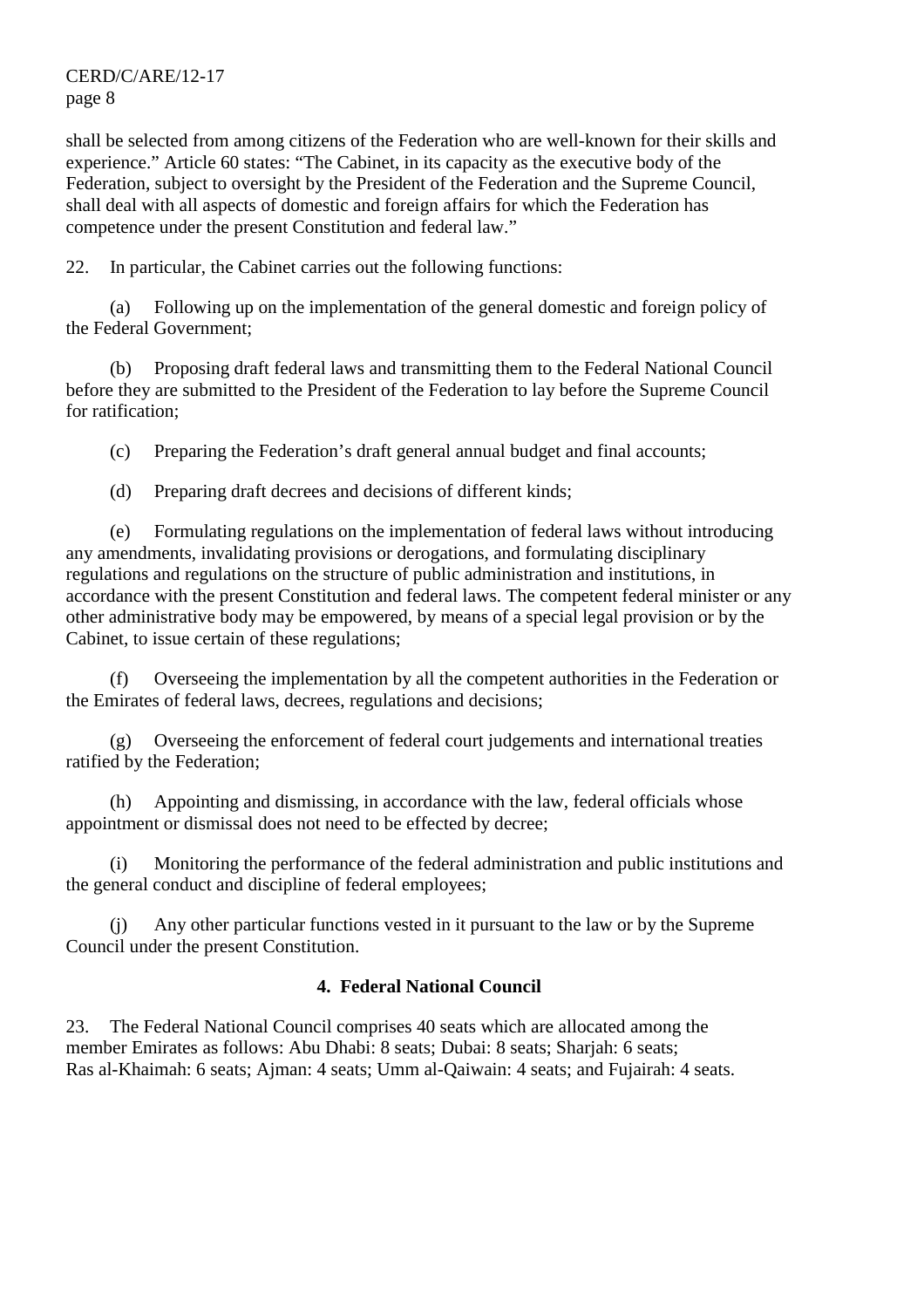Article 69 of the Constitution states: "Every Emirate shall be left to determine the method for selecting its representatives in the Federal National Council." Article 70 defines the conditions for membership as follows:

"Members of the Federal National Council must satisfy the following criteria:

 "(a) They must be citizens of one of the Emirates in the Federation and reside permanently in the Emirate that they represent in the Council.

"(b) At the time of selection, they must not be below 25 years of age.

 "(c) They must have civil capacity, a record of exemplary conduct, a good reputation and no previous convictions for dishonourable offences, unless they have been rehabilitated in accordance with the law.

"(d) They must be completely literate."

24. Article 71 of the Constitution states: "Membership of the Federal National Council may not be combined with any other public office in the Federation, including ministerial office." With regard to the term of membership, article 72 of the Constitution states: "Membership of the Council shall be for two years, beginning on the date of the Council's first meeting. Thereafter, the Council shall define the period remaining until the end of the transition phase referred to in article 144 of the present Constitution. Members may be re-elected when their mandate comes to an end."

25. Article 89 of the Constitution refers to the Council's law-making functions. It states: "Without prejudice to article 110, federal bills, including finance bills, shall be referred to the Federal National Council prior to submission to the President of the Federation for consideration and ratification by the Supreme Council. These bills shall be debated by the Federal National Council, which may approve, amend or reject them."

26. As for international treaties, article 91 of the Constitution states: "The Government shall notify the Federal Council of the international treaties and conventions which it concludes with other States and international organizations and shall provide it with relevant background information."

27. Federal Supreme Council Decision No. 4 of 2006, concerning the method for selecting representatives of the Emirates to the Federal National Council, was a constitutional turning point in the consolidation of the democratic process on which the State has embarked, a process based on political participation by all members of society and the empowerment of the people of the Emirates to elect the members of the Council according to a procedure which combines elections with appointments in the initial stage. Article 1 of the Federal Supreme Council decision states: "Half the members shall be elected by an electoral college consisting of a minimum of multiples of one hundred times the number of representatives of each Emirate." Article 2 states: "The other half shall be chosen by the ruler from among the members of each Emirate."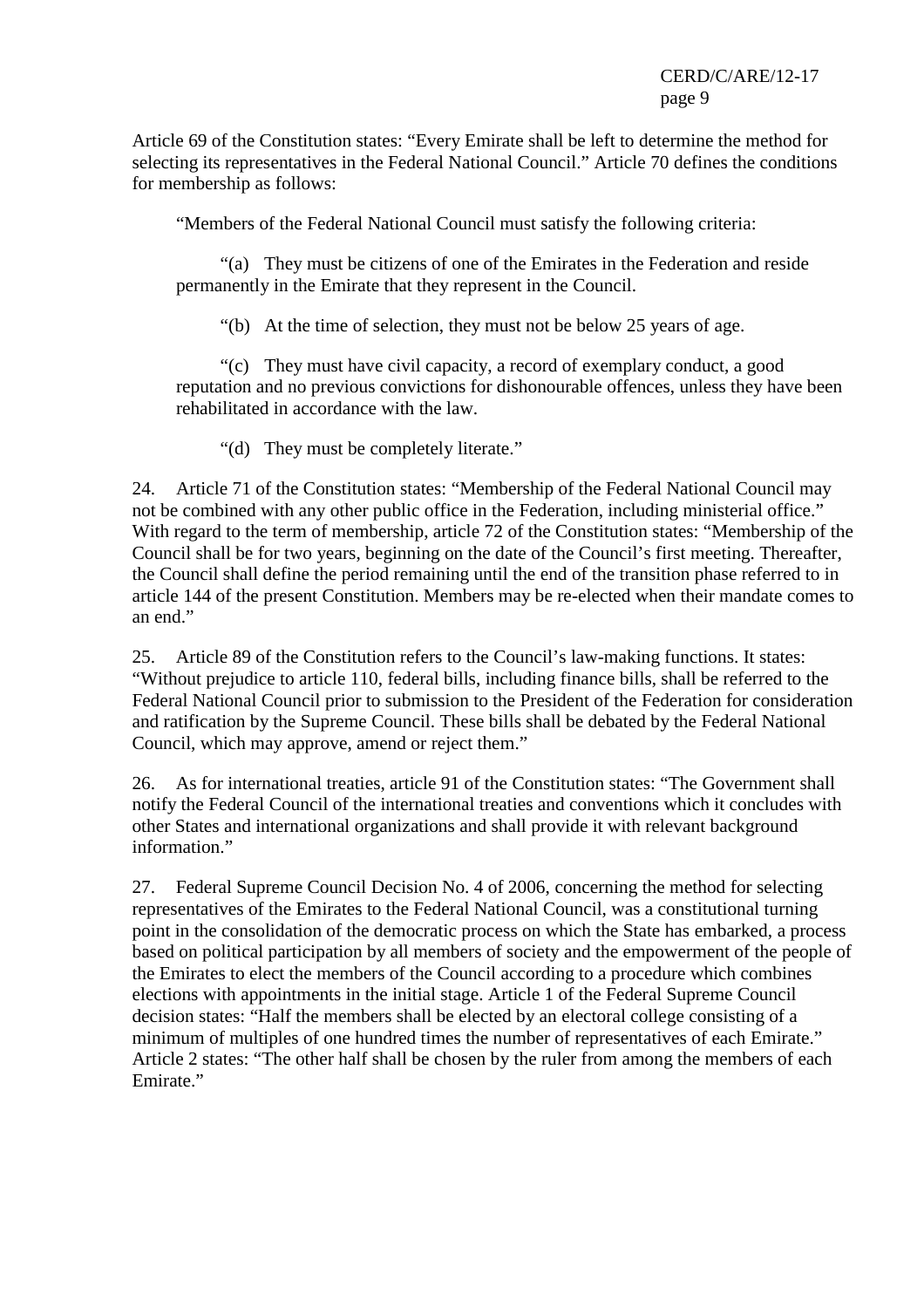#### **5. The federal court system**

28. Article 94 of the Constitution states: "Justice is the foundation of government. Judges are independent and in the performance of the duties are subject to no authority other than the law and their own conscience." The court system in the United Arab Emirates consists of the Federal Supreme Court, which sits in the federal capital, and appeals courts and courts of first instance in various cities. The Federal Supreme Court is composed of the president and up to five justices. They are appointed by a decree of the President of the Federation, subject to the approval of the Supreme Council. Local judicial bodies in each Emirate deal with legal matters that do not come under the purview of the federal courts.

29. Article 99 of the Constitution defines the functions of the Federal Supreme Court as follows:

The Federal Supreme Court shall issue rulings on the following matters:

 (a) Disputes between member Emirates of the Federation or between one or more Emirates and the Federal Government which are referred to the Court at the request of any of the parties concerned;

 (b) Verification of federal laws which one or more Emirates challenge on grounds of unconstitutionality, and verification of any law adopted by an Emirate which is challenged by a federal authority on the grounds of unconstitutionality or incompatibility with federal law;

 (c) Verification of the constitutionality of laws, legislation and regulations in general, upon the request of any domestic court hearing a case. The court concerned must abide by the Federal Supreme Court's ruling on the matter;

 (d) Interpreting the Constitution, at the request of a federal authority or the Government of an Emirate; such interpretations shall be binding on all;

 (e) Trying ministers and senior federal officials appointed by decree for offences committed during the course of their official duties, at the request of the Supreme Council and in accordance with the relevant law;

 (f) Trying offences that directly harm the interests of the Federation, such as offences against internal or external security, the forging of official documents and the seals of any federal authority and counterfeiting;

 (g) Adjudicating disputes over jurisdiction between the federal courts and local federal bodies in the Emirates;

 (h) Adjudicating disputes between federal institutions in different Emirates over jurisdiction and applicable federal regulations;

 (i) Any other functions entrusted to it under the present Constitution or that may be entrusted to it pursuant to a federal law.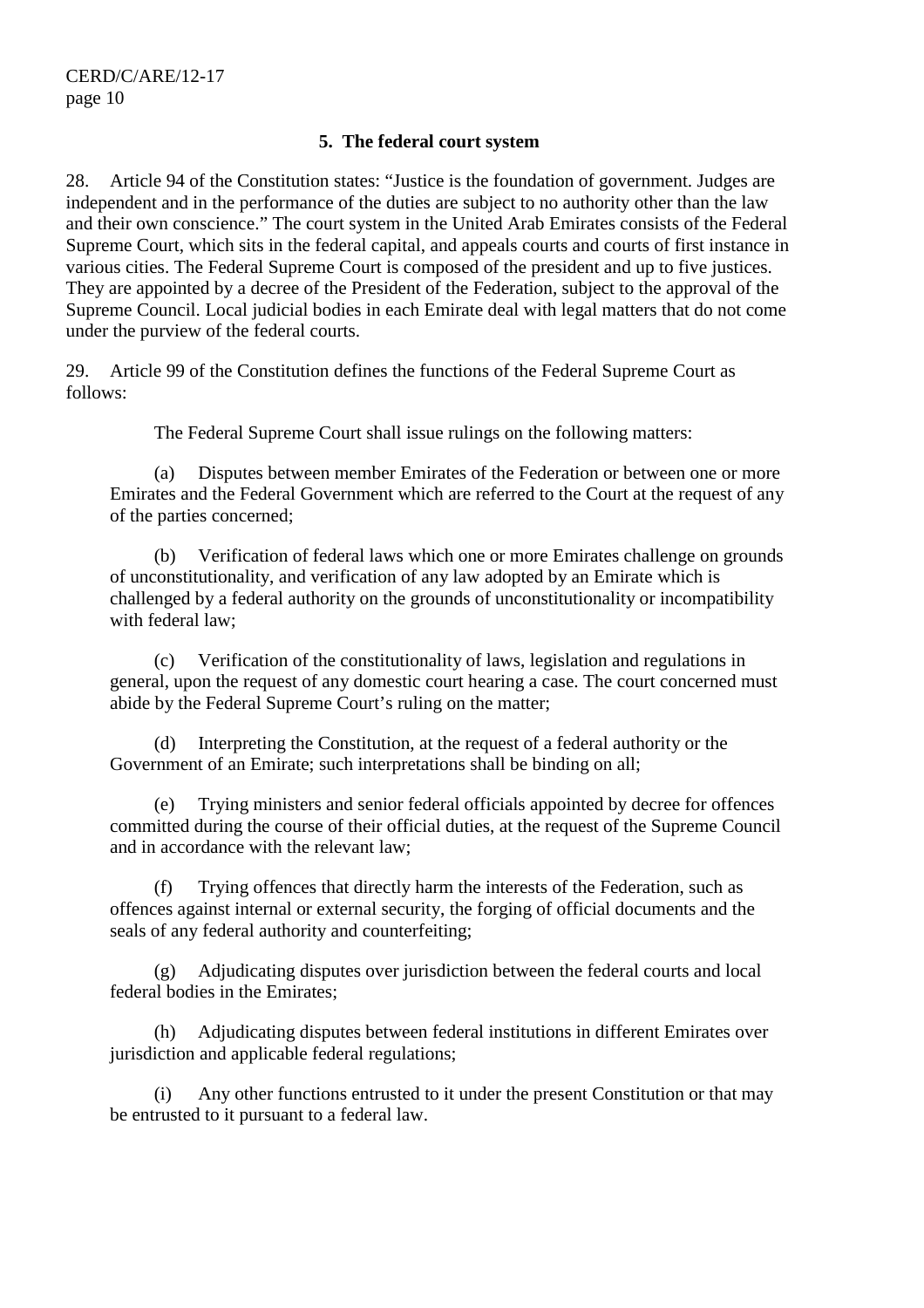#### **C. Economic and social development**

30. The development policy which the United Arab Emirates has adopted has succeeded in bringing about high rates of growth in all economic and social sectors. Gross domestic product (GDP) rose from 321 billion dirhams (Dh) in 2003 to Dh 599.23 billion in 2006. The contribution of the non-petroleum sectors amounted to Dh 375.809 billion, accounting for 62.7 per cent of total GDP and 223.4 billion dirhams, while income from the oil and gas sector accounted for 37.3 per cent of GDP. Income per capita rose from Dh 91,500 in 2003 to Dh 147,100 in 2006.

31. Since its inception, the United Arab Emirates has experienced rapid economic and social growth such as is rarely achieved in developing, or even advanced, societies. It has used growing revenue from oil sales to supply the basic needs of society. The State is one of those countries that has made a good impression on the international community, because of its generous donations of aid and assistance to Arab States and other developing countries across the world. The following are some of the State's most important domestic achievements:

(a) The establishment of a majority of existing infrastructure projects;

 (b) The establishment of educational and health institutions and the delivery of educational, health, social and cultural services;

 (c) The procurement of production and investment materials and equipment for the creation of different types of industries;

 (d) The enactment of laws and regulations and the creation of a modern structure for the administration of the State;

 (e) The enactment of flexible laws to facilitate recruitment of foreign labour and supply the necessary manpower to meet the requirements of different development projects;

(f) The use of modern technologies tailored to the real needs of the State;

 (g) The encouragement of women's participation in the workforce and in development efforts;

 (h) The creation of channels for economic, commercial, political and cultural cooperation with the outside world in furtherance of the mutual interests of the State and of friendly and fraternal States and peoples.

32. The United Arab Emirates pursues a liberal economic policy which is based on free trade, commercial exchanges and the free flow of capital and services. The policy is geared towards the development of the national economy and the diversification of sources of income. The Emirates also seeks to achieve balanced economic and social development for the State as a whole and in each member Emirate of the Federation, endeavouring to strike a balance between social development and economic growth when formulating its policies and future plans. As a result of its development policies, the United Arab Emirates has managed to place itself among the leading countries of the world. The 2005 Human Development Report published by the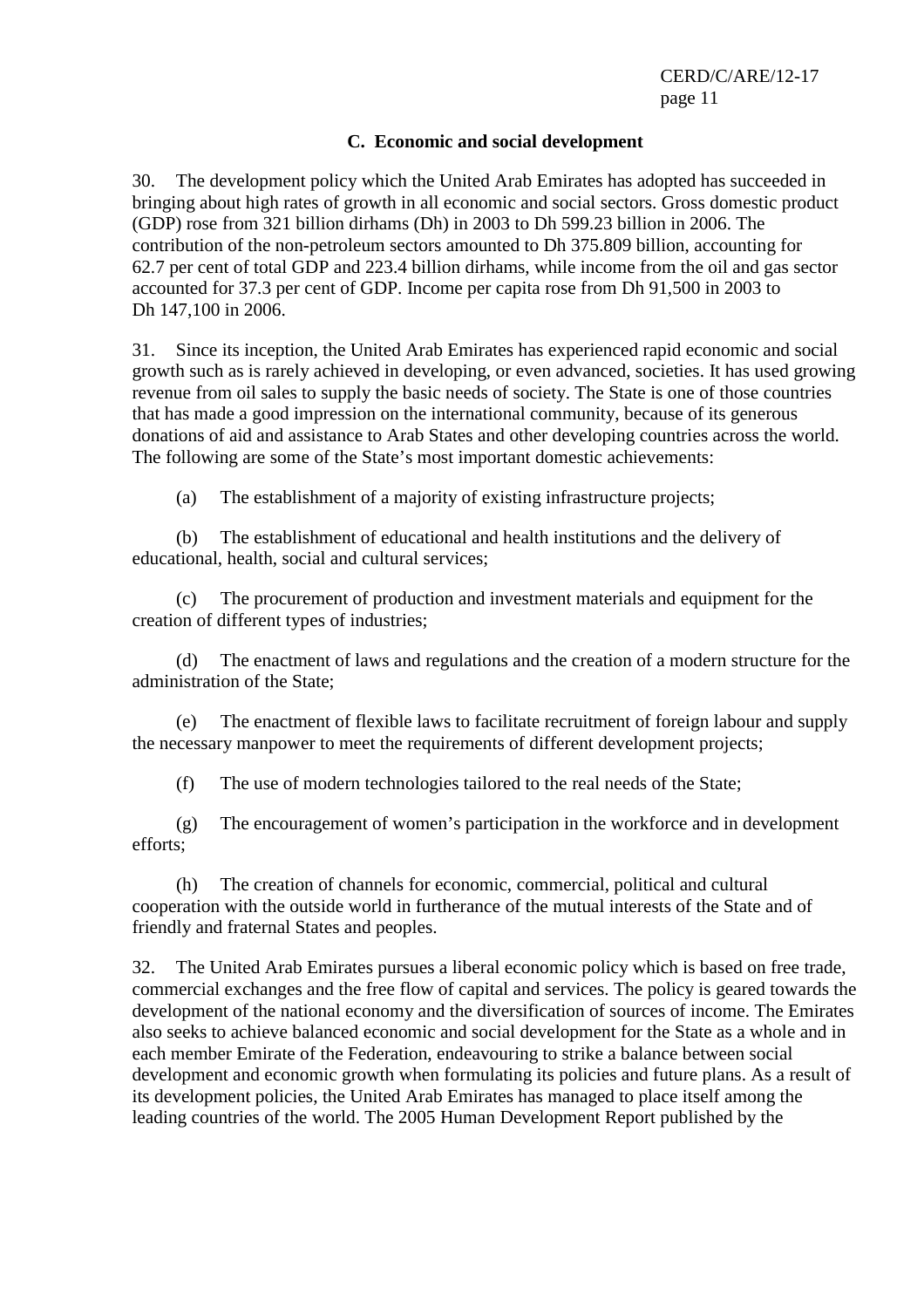United Nations Development Programme (UNDP) gave the State a positive ranking, placing it in forty-first position out of the 177 States covered by the report and second in the Arab world.

33. The report shows that the State has achieved real progress when measured against the development indicators of gender and gender equality. This is the result of quantitative and qualitative changes in the areas of education and health.

34. The report also shows that the State enjoys a high standard of living in general and that the incidence of poverty and deprivation has fallen to a record low, while adult literacy rates have risen. The advances made in regard to health services delivery are clearly reflected in all the health indicators, pointing, for example, to a fall in the infant and under-5 mortality rates, in the percentage of babies with low birthweight and in the maternal mortality rate. The number of children over the age of 1 who have been fully vaccinated against tuberculosis and measles has risen, and the number of doctors per 1,000 of the population has likewise risen. The report points to an increase in the proportion of GDP spent on health services in the Emirates.

35. With regard to education and modern technology, the 2005 Human Development Report shows that the Emirates has made considerable endeavours and spent increasing amounts of money on education, raising the rate of enrolment in primary education and increasing the proportion of girls in different stages of education compared to boys.

36. There have also been major changes and a huge qualitative shift in the fixed and mobile telephones sector and in Internet use, as a result of the growing development and expansion of services.

37. By way of confirmation of the findings of the Human Development Report, the World Development Indicators 2007 report issued by the World Bank also shows that the Emirates has a high ranking when measured against the world development indicators, recording one of the strongest performances globally in education, health, the environment and the promotion of inward investment. At the same time, the sixth annual report of the World Economic Forum, on information technology in 2006-2007, which contains an indicator on network readiness as a measure of progress in the information technology and communications sector, shows that the Emirates occupies a leading position in the Arab and Islamic world, ranking twenty-ninth globally.

38. In view of the high standard of living and economic and social prosperity which the Emirates enjoys, the Mercer Human Resources Consulting company ranked Abu Dhabi and Dubai top among the cities in the Middle East and the Arab world in terms of quality of life. They shared fifty-eighth place out of a total of 215 cities across the world, which were ranked according to the health and medical services available and quality of life.

39. The delegation from the International Monetary Fund which visited the State recently praised the excellent economic performance resulting from the State's policy of: relying on market mechanisms; strengthening economic policy; ensuring that investments of oil revenue are properly managed; according an important role in development to the private sector; and successfully turning the economy into an integrated economy where the State plays a stronger role as a regional centre for the export of services, so as to promote social development and individual prosperity.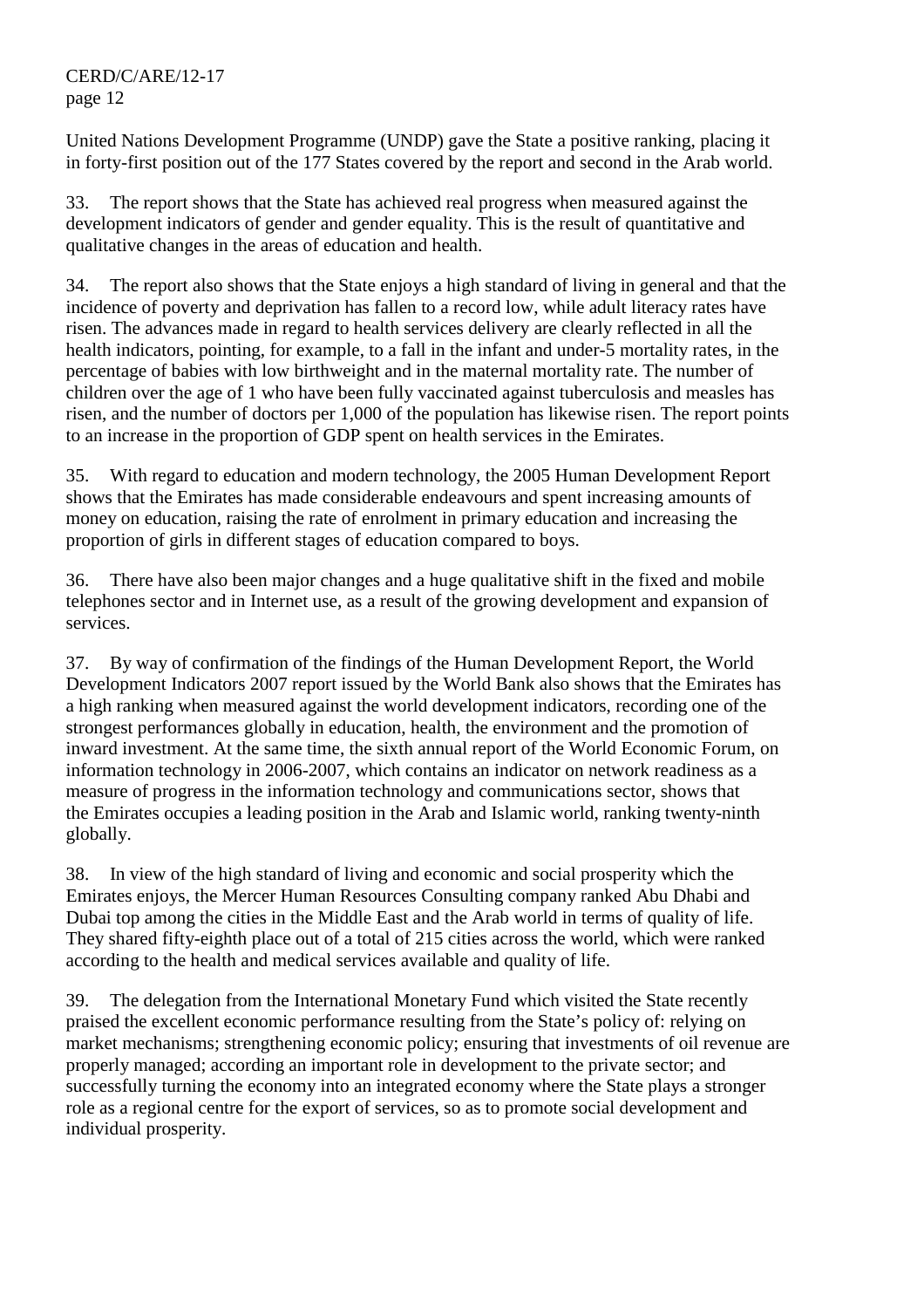40. The delegation also welcomed the Federal Government's achievements in regard to financial reforms, including draft budget programmes and the performance and implementation of the global Government's financial statistics system and consolidated accounts.

41. The State has furthermore made efforts to restructure activities and devolve services provision to the private sector. The Government has introduced efficiency standards, directed additional expenditure towards the health and education sectors and subsidized housing for citizens on low incomes. The Government has also made efforts to involve the private sector more fully in infrastructure development and the delivery of services such as electricity and water, reducing the number of government-supplied services, devolving their provision to the private sector and cutting down on the number of persons in the Government's employ.

42. The most recent statistics produced by the Ministry of the Economy show that GDP per capita has increased as a result of the State's economic policy, as illustrated in table 3.

| Indicator                                                |                         | 2006    |
|----------------------------------------------------------|-------------------------|---------|
| Average GDP per capita                                   | (In Emirates dirhams)   | 141.7   |
| Total (in thousands)                                     | (United States dollars) | 38.6    |
| Workforce (in thousands)                                 | <b>Males</b>            | 2 2 8 8 |
|                                                          | Females                 | 359     |
|                                                          | Total                   | 2647    |
| Workforce as a percentage of the total                   | <b>Males</b>            | 79.0    |
| population; crude activity (participation) rate          | Females                 | 26.9    |
|                                                          | Total                   | 62.6    |
| The unemployed as a percentage of the total              | Males                   | 2.58    |
| workforce (unemployment rate)                            | Females                 | 6.96    |
|                                                          | Total                   | 3.17    |
| Total allowances:                                        |                         | 25.5    |
| Old age allowance                                        |                         | 1.1     |
| Child allowance                                          |                         | 24.4    |
| Population density per square kilometre                  |                         | 54      |
| Rural population as a percentage of the total population |                         | 17.5    |
| Gender ratio (number of males per 100 females)           |                         | 217     |
| Crude birth rate (per 1,000 population)                  |                         | 14.9    |
| Total fertility rate                                     |                         | 1.96    |
| Crude mortality rate (per 1,000 population)              |                         | 1.55    |
| Life expectancy at birth                                 | Males                   | 76.5    |
|                                                          | Females                 | 78.5    |
|                                                          | Total                   | 77.4    |
| Infant mortality rate (per 1,000 live births)            |                         | 7.3     |
| Illiteracy rate*                                         | Males                   | 10.0    |
|                                                          | Females                 | 7.6     |
|                                                          | Total                   | 9.3     |

**Table 3** 

*Source*: *Emirates in figures, 2007*, Ministry of the Economy.

\* Data for 2005.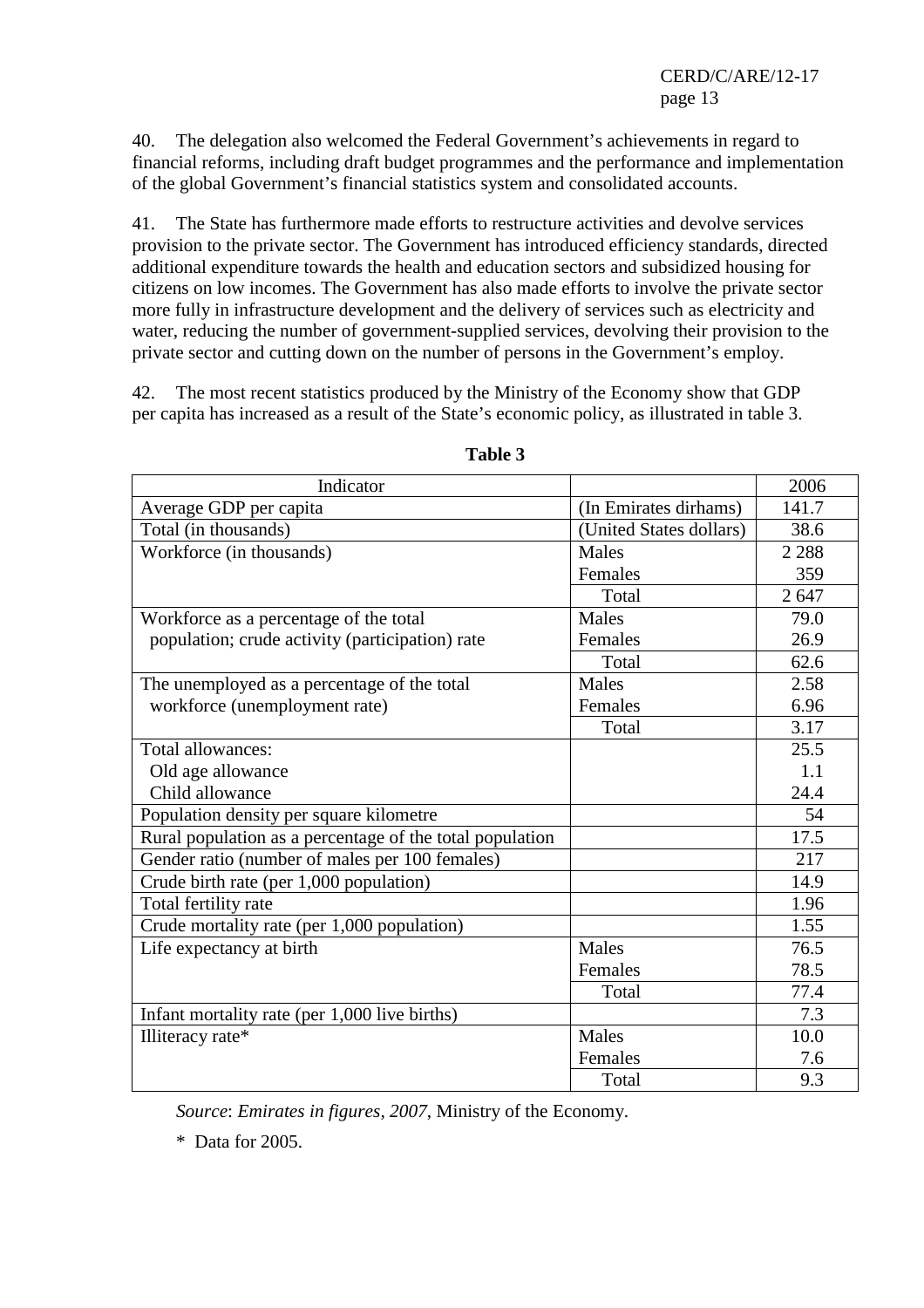43. The United Arab Emirates uses oil wealth for social development, in keeping with the fundamental principles on which the federal State was founded and the general aims of development, namely, that the human person in the Emirates must be the beneficiary of development and social services. As a result of this policy, the State has succeeded in helping its people to escape the cycle of poverty, illiteracy and disease, and has improved their economic and social welfare, providing them with free services inter alia in the areas of education, health, housing, culture, sanitation and infrastructure.

44. In a 2005 report, the World Health Organization confirmed that the State of the Emirates has been highly successful in reducing the under-five mortality rate, which is approximately 8 per 1,000 live births. The report indicates that the vaccination rate among newborns and children under 2 has reached 98 per cent and that the Emirates are free from infant poliomyelitis and malaria.

45. As a result of various developments, family life in the Emirates has changed significantly over the past few years, with the shift from Bedouin and nomadic life to a more sedentary existence and from extended families to nuclear families. The roles played by men and women in society have continued to evolve on the basis of complementarity of roles and responsibilities, since men and women have different responsibilities and duties towards the family and society.

46. The Millennium Development Goals report prepared in 2006 by the Ministry of the Economy, in conjunction with the United Nations Development Programme, confirmed that the Emirates has succeeded in meeting many of the Goals, particularly those on education and health, before the May 2015 deadline, and that the relevant indicators are close to those in advanced countries.

47. The State's development strategies are geared towards the promotion of the private sector's role, the diversification of sources of income, the development of human resources and technology transfers and meeting all the requirements for entry into the global economy.

# **D. Policies and procedures for the elimination of racial discrimination**

### **1. Status of the Convention on the Elimination of All Forms of Racial Discrimination under the State's domestic law**

48. Article 46 of the Constitution provides: "The Supreme Council of the Federation is the supreme federal authority and comprises the rulers of all the Emirates that make up the Federation, or, in the event of their absence or inability to attend, their representatives in the respective Emirates. Each Emirate has one vote in Council proceedings."

49. Article 47 of the Constitution, concerning the functions of the Supreme Council, contains a paragraph stating that the Council shall ratify international treaties and conventions by decree. Article 60 of the Constitution, concerning the functions of the Cabinet, contains a paragraph stating that one of the Cabinet's functions is to oversee the enforcement of federal court judgements and international treaties entered into by the Federation.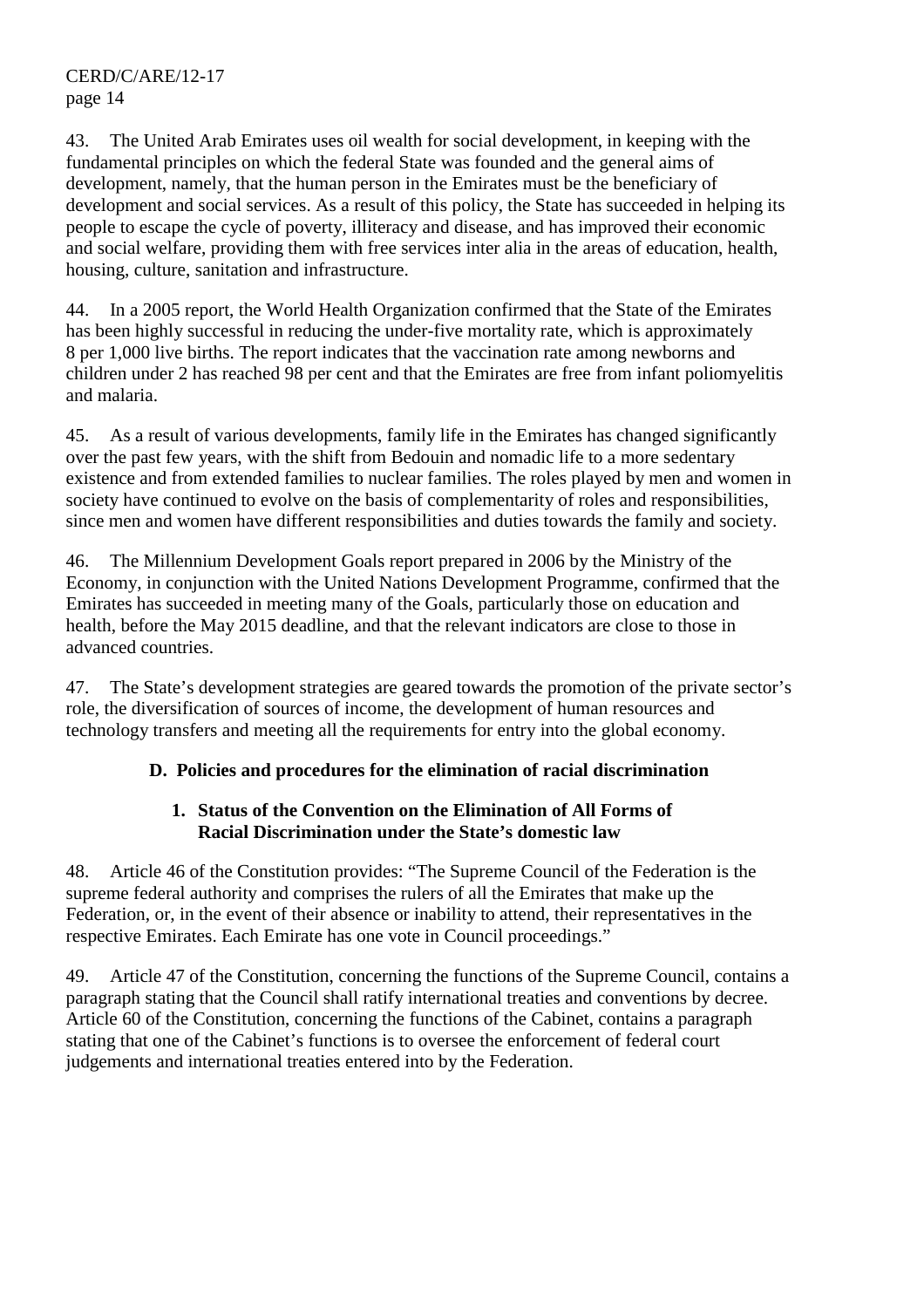50. The Constitution makes it clear that a treaty which has been ratified pursuant to a federal decree and published in the Official Gazette carries the force of law and has the status of a State law, if the decree on accession, or ratification, provides that the treaty shall enter into force on the date of publication in the Official Gazette. In this way, the treaty becomes a State law which the Cabinet and relevant minister are bound to enforce. With regard to the link between human rights principles, the prohibition of racial discrimination as provided for under the Convention and the principles set out in the Constitution of the State, all these principles enjoy twofold protection under State law, because they are enshrined in the Constitution and because the Convention has the status of a domestic law, so that no provisions may be enacted that conflict with it.

#### **2. General legal framework for the protection of human rights and prohibition of racial discrimination**

51. Since its inception in 1971, the United Arab Emirates has created a legal and legislative system to regulate all relations between persons and institutions in the State. The Constitution is the fundamental reference point for legislation and laws on many different issues.

52. The constitutional guarantees of human rights in the United Arab Emirates are found in the core articles of the Constitution on public rights and freedoms, the provisions of which take precedence over ordinary legislation and laws, are endowed with a binding force and have indisputable legal value. In dealing with public rights and freedoms, the authors of the Constitution of the United Arab Emirates, were guided by the rights, freedoms and guarantees recognized in the Universal Declaration of Human Rights and international human rights treaties. Thus, the Constitution includes most of the rights set forth in those international instruments.

53. Chapter III of the Constitution deals with public rights, freedoms and duties, as provided for in the following articles:

 Article 25: "All persons are equal before the law, and there shall be no discrimination among citizens of the Federation on grounds of origin, ethnicity, religious belief or social status."

 Article 26: "Personal freedom is guaranteed to all citizens, and no one may be arrested, searched or detained other than in accordance with the law. No one may be subjected to torture or degrading treatment."

 Article 29: "Freedom of movement and residence is guaranteed to citizens, subject to the limits laid down by law."

 Article 30: "Freedom of opinion and of oral, written and other forms of expression is guaranteed, subject to the limits laid down by law."

 Article 31: "The freedom and confidentiality of postal and telegram correspondence and other means of communication are guaranteed by law."

 Article 32: "The freedom to perform religious observances in accordance with established traditions is safeguarded, without prejudice to public order or public morals."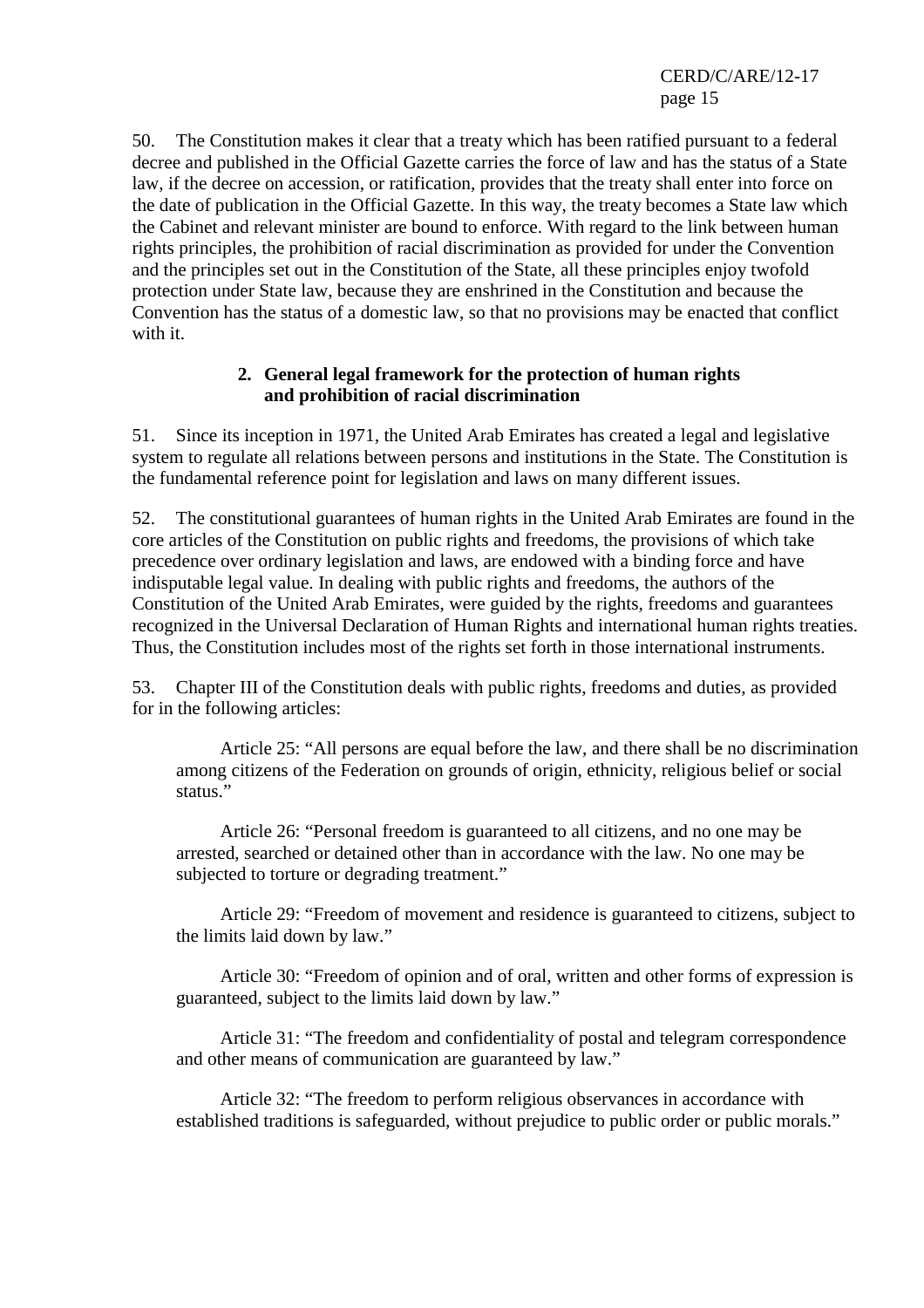Article 33: "Freedom of assembly and of association is guaranteed, subject to the limits laid down by law."

 Article 34: "Every citizen is free to choose his own occupation, profession or trade, subject to the limits laid down by law and having due regard for the legislation regulating certain professions and trades. No person may be subjected to forced labour other than in the exceptional circumstances provided for by law and in return for compensation. No person may be enslaved."

 Article 35: "Equal access to public employment is afforded to all in accordance with the law. Public employment is national service entrusted to the holders of public positions, who must carry out their official duties solely in the public interest."

 Article 36: "Homes are inviolable and may only be entered without the permission of the owners in accordance with the law and the conditions laid down therein."

Article 37: "Citizens may not be expelled from, or denied entry to, the Federation."

Article 38: "The extradition of all citizens and political refugees is prohibited."

 Article 39: "The expropriation of public property is prohibited, and the penalty of expropriation of private property may only be imposed pursuant to a court order and under the conditions defined by law."

 Article 40: "Foreigners in the Federation enjoy the rights and freedoms recognized in the applicable international covenants, treaties and conventions to which the Federation is a party and incur the corresponding obligations."

 Article 41: "Any person may submit a complaint to the competent authorities, including judicial bodies, about violations of the rights and freedoms set out in the present chapter."

#### **3. Regulations on participation in camel racing**

54. Act No. 15 of 2005 regulates participation in camel racing. Article 1 prohibits any form of participation by persons of either sex below the age of 18. The article also renders null and void all procedures for the recruitment of persons in this category. Article 2 prescribes a penalty of up to three years in prison and/or a fine of up to Dh 5,000 for any breach of the Act. The penalty is doubled in cases of recidivism.

55. On 5 August 2005, the United Arab Emirates signed a cooperation agreement with the United Nations Children's Fund (UNICEF) providing for the identification and registration of [child] camel jockeys and their return to their home countries, local reintegration and social and psychological rehabilitation. The authorities concerned took the necessary action by allocating close to \$2.7 million to rehabilitate children involved in this work and provide for their return to their home country. The Government took steps to assist UNICEF by establishing a number of shelters for child camel jockeys who had been rescued. A total of 1,070 children were repatriated after being identified by the competent authorities as victims of trafficking. The State provided assistance to facilitate their reintegration in their home countries.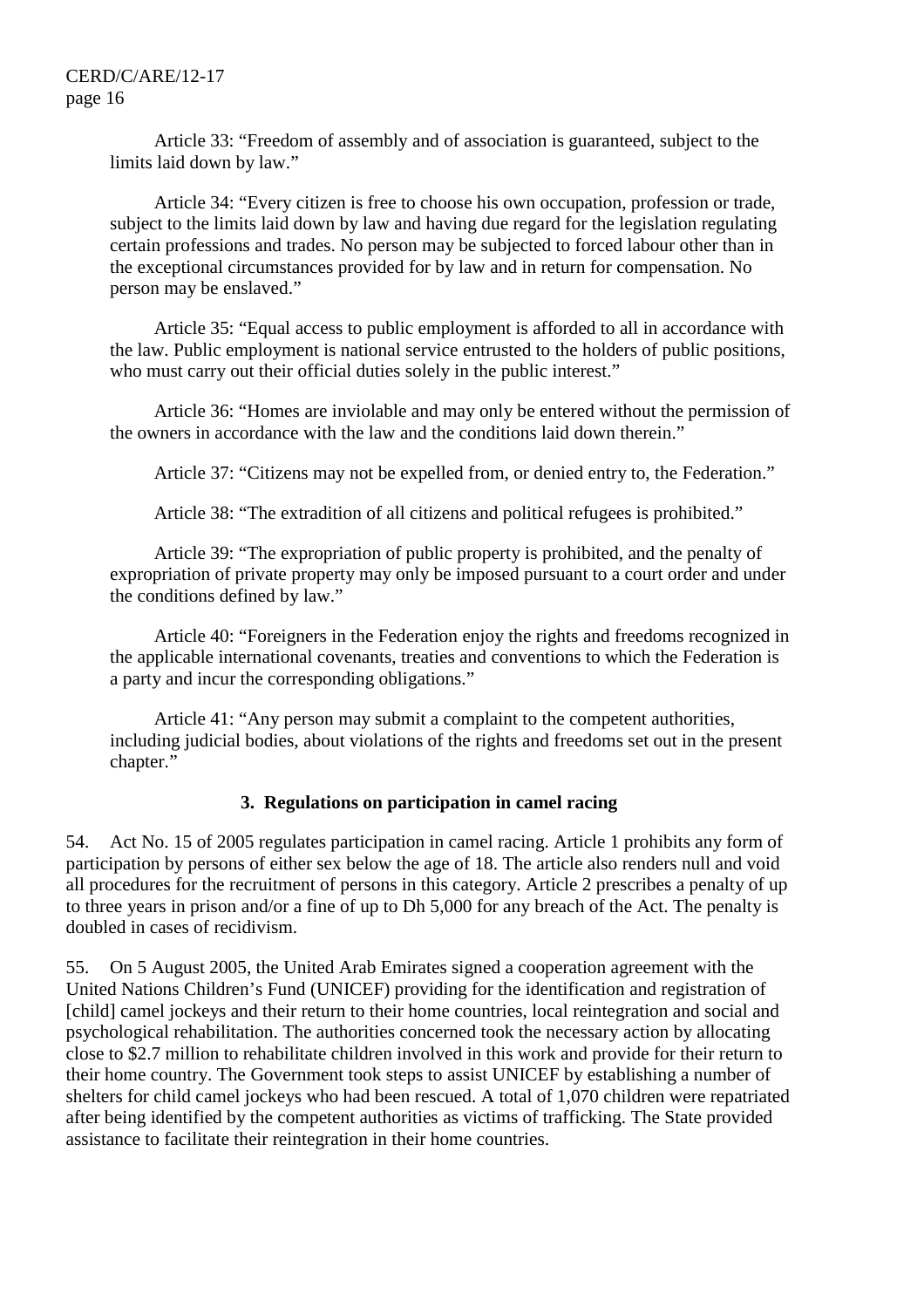56. The Emirates has acceded to the United Nations Convention on the Rights of the Child and International Labour Organization Conventions Nos. 29, 138 and 182, which all prohibit the smuggling of children for the purposes of their employment in camel racing or hazardous work.

### **4. Combating human trafficking**

57. In keeping with its determination to combat human trafficking offences and all forms of exploitation, particularly of women and children, the State issued Federal Act No. 51 of 2006 on combating human trafficking. Article 1 of the Act defines human trafficking as the recruitment, transfer, removal or receiving of persons by means of the threat or use of force or any other form of coercion, abduction, deception, deceit, abuse of authority, exploitation of a situation of vulnerability or the giving or receiving of sums of money or favours in order to obtain the consent of another person, for the purposes of exploitation. The subsequent articles enumerate the different forms of human trafficking as follows: "Exploitation includes all forms of sexual exploitation; exploitation of the prostitution of others; bonded labour; forced labour; slavery or practices similar to slavery; servitude or the removal of human organs."

58. One of the most important aims of criminal policy is to ensure that domestic laws are drafted in such a way that penalties reflect the gravity of crimes. Given the gravity of human trafficking offences, because of the terrible physical and psychological harm that they do to the victims, the fact that they offend against the human values on which the sharia, the main source of domestic law, is based, and the fact that these offences are incompatible with the values of Emirates society, the legislature of the Emirates has introduced severe penalties for human trafficking, namely, a fixed term of not less than five years' imprisonment. The penalty is increased to life imprisonment if the offence is attended by aggravating circumstances.

59. Article 12 of the Act on human trafficking provides for the establishment of a committee the National Committee on Human Trafficking - consisting of representatives of a number of government departments such as the Ministry of the Interior, the Ministry of Foreign Affairs, the Ministry of Justice, the Ministry of Labour, the Ministry of Social Affairs and the Ministry of Health, as well as the security services and the Red Crescent Society. The Committee's tasks include:

- Studying and updating legislation on trafficking in order to provide victims with appropriate protection in keeping with international standards
- Preparing, in conjunction with relevant State entities, reports on the measures taken by the State to combat human trafficking
- Studying reports on human trafficking and taking the necessary follow-up action
- Coordinating efforts to combat human trafficking with the relevant State authorities, including ministries, government agencies, institutions and other bodies, through conferences, seminars, publications and training and other events aimed at realizing the Committee's goals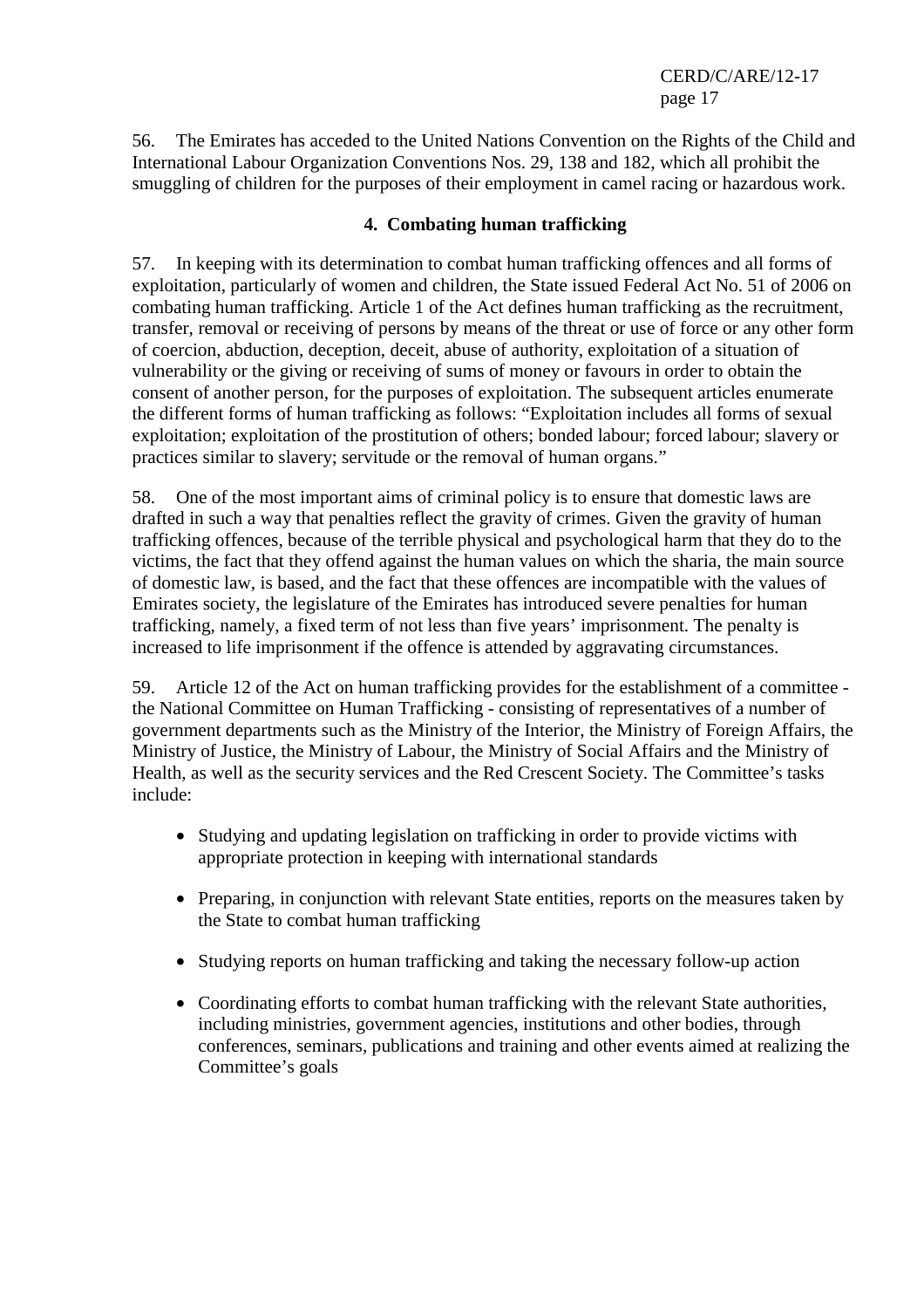- Participating, with relevant State authorities, in international conferences and forums on human trafficking, and representing the views of the State in these forums
- Carrying out any other activities entrusted to the Committee in this connection

### **5. Grace period for persons in breach of the Residence Act**

60. On 3 June 2007 the Cabinet adopted Decision No. 331/1, granting a grace period to persons who had breached the Residence and Employment Act in order to allow them to leave the State or to resolve their situation within three months of the date of issuance of the Decision. The Decision lays down the following general principles and rules:

 1. The Decision does not apply to persons arriving in the State after it enters into force because the grace period will be in effect during a number of annual events, such as the Dubai Trade Fair and Ramadan, which attract large numbers of visitors.

 2. The person leaving the State must not be an investor or an employer; such persons act as sponsors for others and must resolve their situation before leaving.

 3. All persons who have breached the Act must be fingerprinted, and checks must be done before they leave to ensure that they are not subject to any security restrictions.

 4. Inspections will be suspended during the grace period in order to intensify efforts to complete the procedures for those in breach of the Act.

 5. Agreements shall be made with embassies and foreign consular offices present in the State to facilitate the departure of persons who cannot afford to pay for a ticket home.

6. An amount of money shall be set aside for emergencies and contingencies.

 7. Lists of figures containing full information on departing offenders shall be drawn up.

- Operations rooms working around the clock shall be set up by the investigating judge to facilitate the exit process; a shift system will be in effect during the grace period.
- Steps will be taken to ensure that airline companies do not exploit the situation but facilitate the departure of the persons concerned. The following groups will benefit from the present Decision:

(a) Passport holders who have overstayed their visas, whether they have work, residence or tourist visas of any kind;

- (b) Persons who have lost their passports;
- (c) Investors and persons who have sponsors.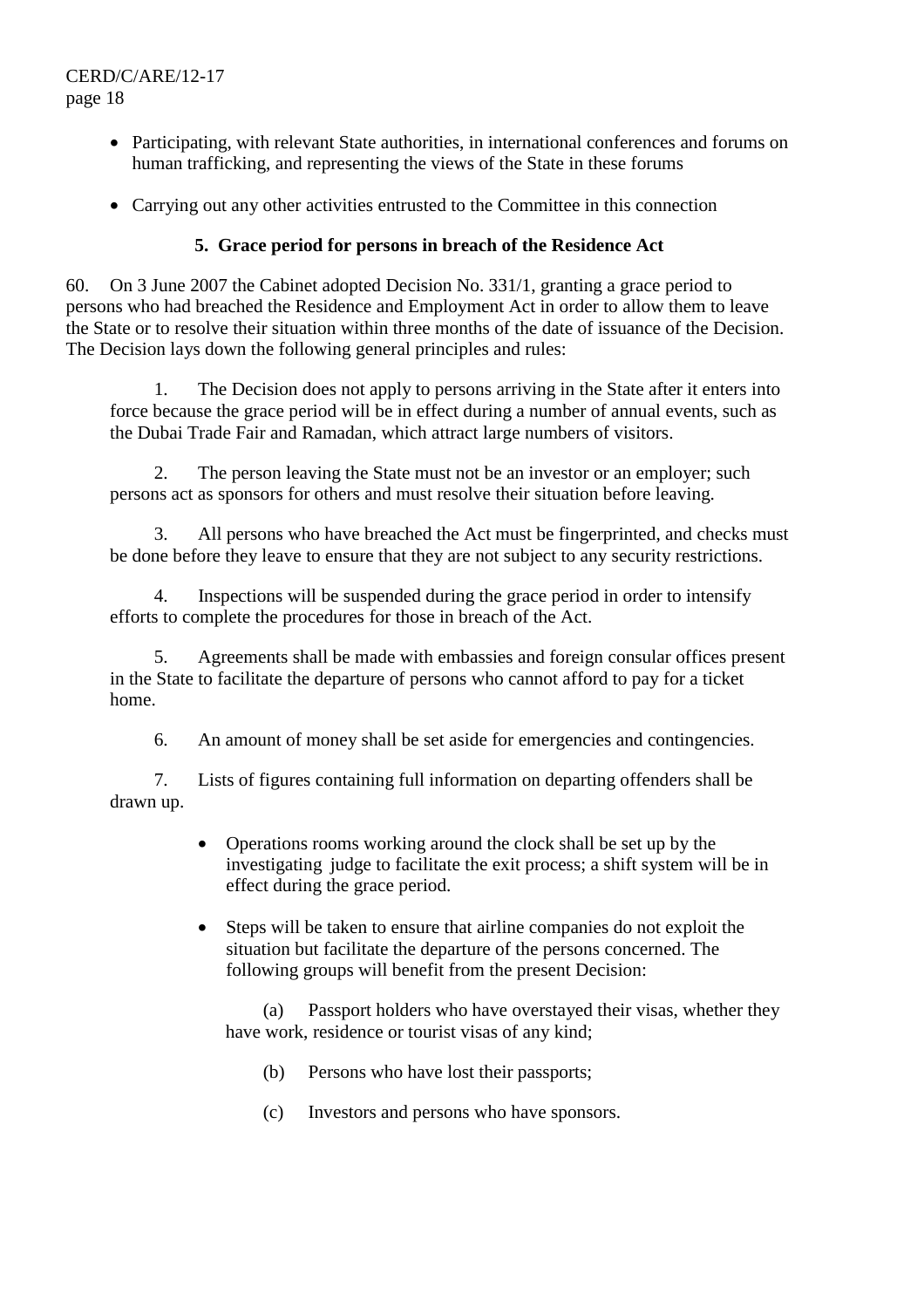61. The Cabinet Decision allowed persons wishing to change their status in the State to do so, on condition that they had not entered the country illegally, by making it possible to renew their residence cards and work permits using the name of the existing sponsor, without them incurring any fines or allowing for the transfer of sponsorship to another person or enterprise. If the person concerned had run away from his or her sponsor, the sponsor's agreement would be needed for the transfer of sponsorship.

### **6. Establishment of women's and children's refuges in the United Arab Emirates**

62. The President of the United Arab Emirates Red Crescent Society issued Decision No. 1 of 2008 providing for the establishment in the State of women's and children's refuges with legal personality, financial and administrative autonomy and a humanitarian mission of protecting women and children, whether nationals or foreigners, who are victims of human trafficking and sexual exploitation. The refuges provide the women and children in their care with suitable accommodation, guarantee respect for their human dignity, alleviate their suffering and offer them all kinds of social, legal, psychological, medical, educational and vocational support. They will also help victims during police investigations and in court, ensuring their right to a defence and helping them to return safely to their country.

# **7. Social welfare**

63. The United Arab Emirates pursues several social action strategies which were all established, in cooperation with United Nations experts, to ensure social justice and social security, provide a decent life for nationals and foreign residents, foster social development and progress, provide for families, protect children, ensure the welfare and rehabilitation of persons with disabilities and assist older persons, widows and persons with limited financial resources by paying them regular monthly allowances that are sufficient for a decent life.

64. The Ministry of Social Affairs implements Federal Act No. 6 of 2001, concerning social security, and a series of comprehensive social programmes designed to provide all social groups with a decent life.

65. Social development centres in the different Emirates play a vital role in social development, organizing activities, including seminars, talks, field visits and training courses, and creating literacy centres and traditional crafts centres in order to train groups, particularly women, for participation in the overall development process.

66. In August 2006, the Ministry of Social Affairs began implementing a Cabinet decision providing for the creation of crèches for the children of civil servants in ministries and government bodies and institutions with 50 or more employees who have no fewer than 20 children under the age of 4 between them.

67. The State encourages the establishment of public welfare associations, and issued Federal Act No. 2 of 2008, concerning civil public welfare associations and institutions. The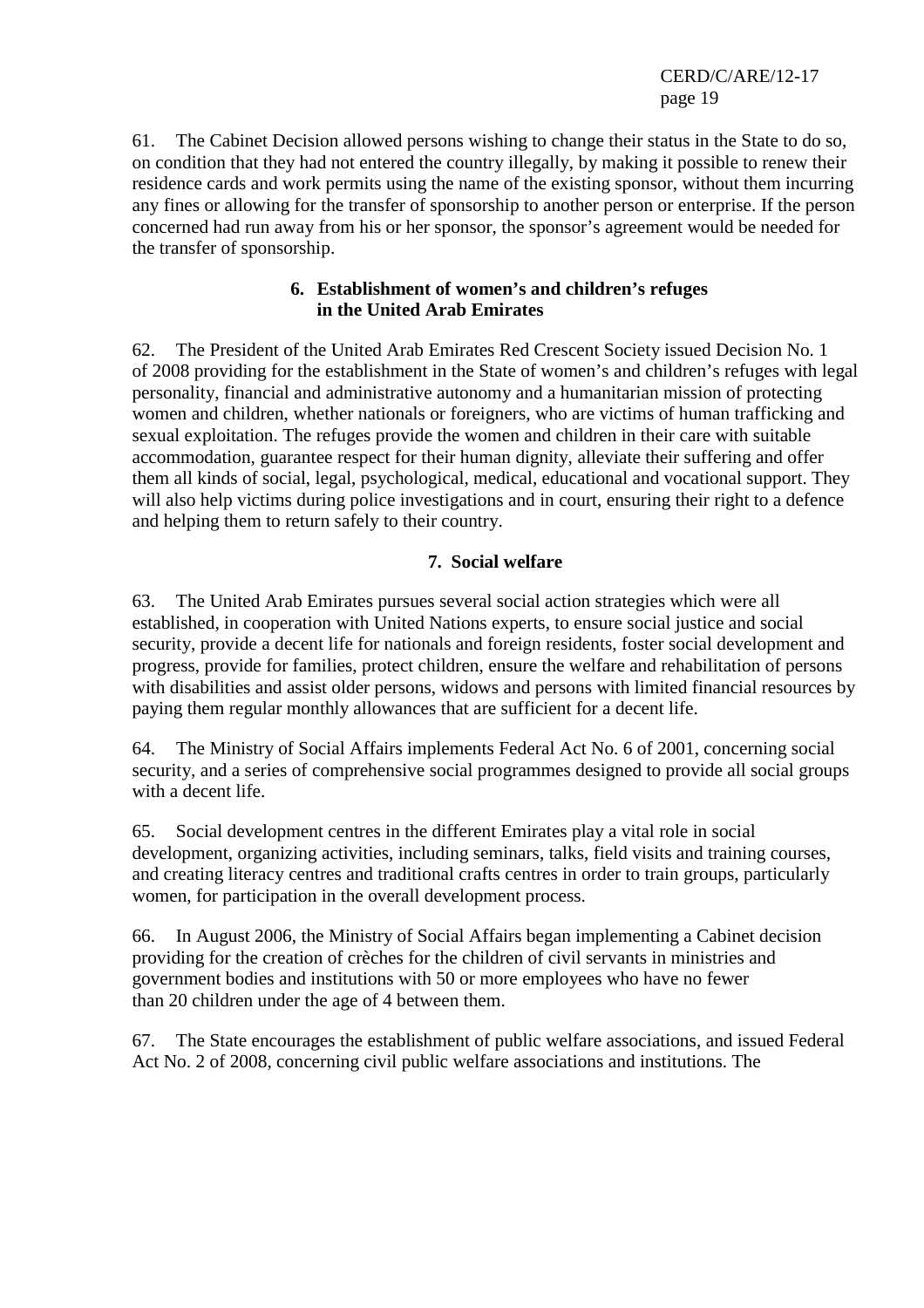Government offers technical and material support and provides premises for some associations to help them to carry out their activities. There are a total of 121 associations pursuing different aims and activities, including in the social, sports, cultural, legal and vocational domains.

### **II. COMMENTS ON THE SUBSTANTIVE ARTICLES OF THE CONVENTION: MEASURES TAKEN BY THE UNITED ARAB EMIRATES TO IMPLEMENT THE CONVENTION**

### **Article 1: Definition of racial discrimination under domestic law**

68. The United Arab Emirates consistently strives to promote the principles of justice and equality in all its domestic legislation and regulations, based on the values of the Islamic faith, which is a source of legislation. Since its inception, the State has taken care to enact laws that regulate rights and obligations and prohibit discrimination, which is incompatible with the values, customs and traditions of the people of the State.

69. In keeping with article 1 [of the Convention], which defines racial discrimination and with the provisions of that guarantee everyone, whether nationals or residents, protection against any form of discrimination, general norms have been written into the Constitution and domestic criminal, civil and economic laws, enunciating the principle of equal public rights and obligations and the prohibition of all forms of racial discrimination.

### **Article 2: General policies on the elimination of all forms of racial discrimination**

70. The Emirates consistently condemns racial discrimination, promotes justice and equality and endeavours to implement laws and legislation to guard against any form of discrimination. Accordingly, it has taken steps to strengthen the judiciary, granting it full independence which ensures access to legal remedies and the recognition of rights.

71. Article 16 of Federal Act No. 2 of 2008, concerning public welfare associations and institutions, states: "No association may deviate from the object specified in its statute. Associations and their members are prohibited from stirring up sectarian, racist or religious strife."

# **Paragraphs (d) and (e)**

72. The people of the United Arab Emirates have ever practised the values of tolerance, harmony and fellowship with different peoples and races, in keeping with the values inherent in the precepts of Islam and in the light of existing trade links and exchanges with different countries. The State is a point of contact between West and East and a conduit for commercial and cultural exchanges with the rest of the world. Hence, the people and residents of the United Arab Emirates condemn all manifestations of discrimination and live lives that demonstrate a constant awareness of the full implications of human compassion. As a result, daily life is untroubled by behaviours that are incompatible with noble values, and the State does not need to enact legislation to deal with any violations of the Convention.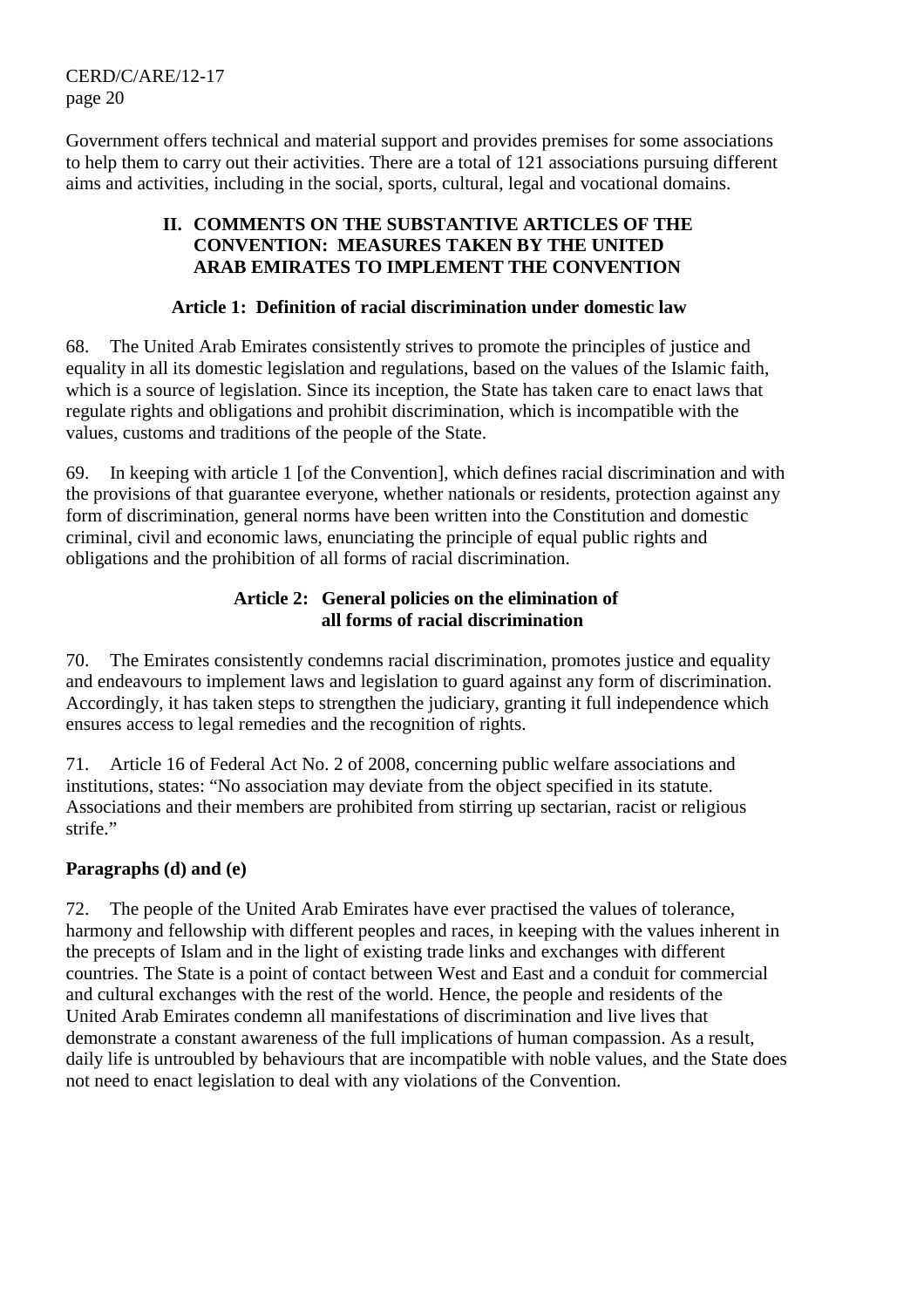73. In addition, resident expatriate communities have the right to set up their own cultural associations or pursue business activities under the Public Welfare Associations and Institutions Act. Existing associations include: the Jordanian Association; the Indian Ladies' Association; the Sudanese Women's Association; the Islamic Indian Centre; the Indian Social and Cultural Club; and the Arab Republic of Egypt Club.

74. There is more than one business council of businessmen and investors which has been formed for a specific activity. These include the Indian Business and Professional Council; the British Business Group; the French Business Council; and the German Business Council. Chambers of Commerce and Trade regulates the statutes of these bodies.

# **Article 3: Prohibition of all forms of racial discrimination**

75. In the political positions that it has articulated in all international forums and at international and regional meetings, ever since its inception in 1971 the United Arab Emirates has consistently condemned all forms of racial discrimination and distinction, and refused to have dealings with any State that applies discriminatory policies, because it is driven by a constant desire to promote human rights principles.

76. The people and residents of the State, as well as visitors, live together in complete harmony, and the law guarantees residents the right to use health, educational and leisure facilities on an equal basis with citizens and without any discrimination.

### **Article 4: Criminal procedures**

77. In keeping with the aims of the Constitution, the Federal Criminal Code No. 3 of 1987, as amended by Federal Act No. 34 of 2005, includes several provisions outlawing violence in general. Article 312 of the Code prescribes a term of imprisonment or a fine for any person who desecrates a sacred Islamic object, denigrates an Islamic rite or insults any of the revealed religions.

78. Article 102 of the Code defines an aggravating circumstance as: taking advantage of the victim's mental incapacity or inability to offer resistance or of circumstances which prevent the victim from defending himself or herself; using brutality in committing an offence; impersonating the victim; or a circumstance in which a civil servant abuses his authority, office or role to commit the offence.

79. The Code prescribes penalties for anyone who commits the following offences:

- Offences against religious beliefs or rites
- Offences against the family
- Offences against the person
- Offences against honour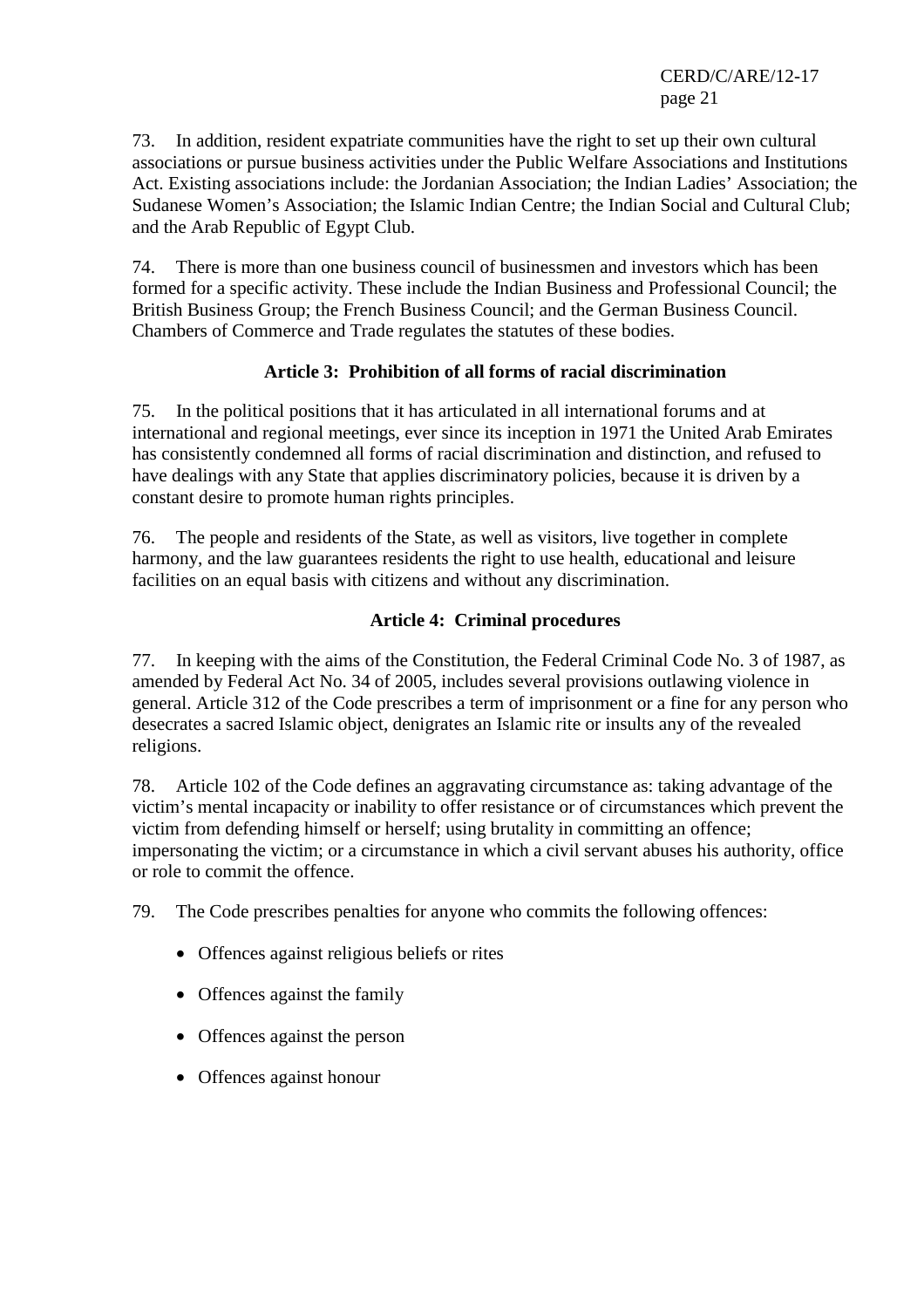- Defamation
- Financial crimes

### **Article 5: Right to justice and equity**

### **Paragraph (a)**

80. Article 25 of the Constitution states: "All persons are equal before the law, and there shall be no discrimination between citizens of the Federation on grounds of origin, place of residence, religious belief or social status.

81. Article 28 states: "Punishment is an individual matter, and accused persons are innocent until proven guilty in a fair and legal trial. Accused persons have the right to engage competent counsel to defend them at trial. The law shall specify the conditions under which counsel for the accused must be present. The infliction of physical or mental harm on an accused person is prohibited."

82. Article 41 of the Constitution states: "Everyone has the right to submit a complaint to the competent authorities, including the judicial authorities, concerning violations of the rights and freedoms set forth in the present chapter."

### **Paragraph (b)**

83. Article 10 of the Constitution states that the goals of the Federation are to: preserve its independence, sovereignty, security and stability; repel all attacks against it or member Emirates; protect the rights and freedoms of the people of the Federation; establish close cooperation between the Emirates for the sake of the common good, in order to achieve these aims and in furtherance of prosperity and progress in all areas; provide a better life for all citizens; and ensure that each member Emirate respects the independence and sovereignty of the other Emirates in respect of their domestic affairs in the scope of the present Constitution.

84. Article 26 of the Constitution states: "Personal freedom is guaranteed to all citizens. No person may be arrested, searched, detained or imprisoned except in accordance with the law, and no one may be subjected to torture or degrading treatment."

85. Although it is in the public interest that punishment should be effective and swift, the law has established a number of safeguards to protect individual freedoms and rights. Accused persons are afforded a wide range of guarantees to enable them to defend themselves and to protect them from harm or torture. Hence, article 2 of Federal Act No. 29/2005 states: "It is prohibited to inflict bodily or mental harm on an accused person or to subject a person to torture or degrading treatment."

86. Article 298 of the Act states: "Where a man and his wife are sentenced to deprivation of liberty, enforcement of the sentence in respect of one of them may be deferred until the other person is released, if they are responsible for the care of a minor below the age of 15." In this way, the Act guarantees the welfare of the child as a party that is innocent of the sins of the parents and thus ensures the child's social stability and protection.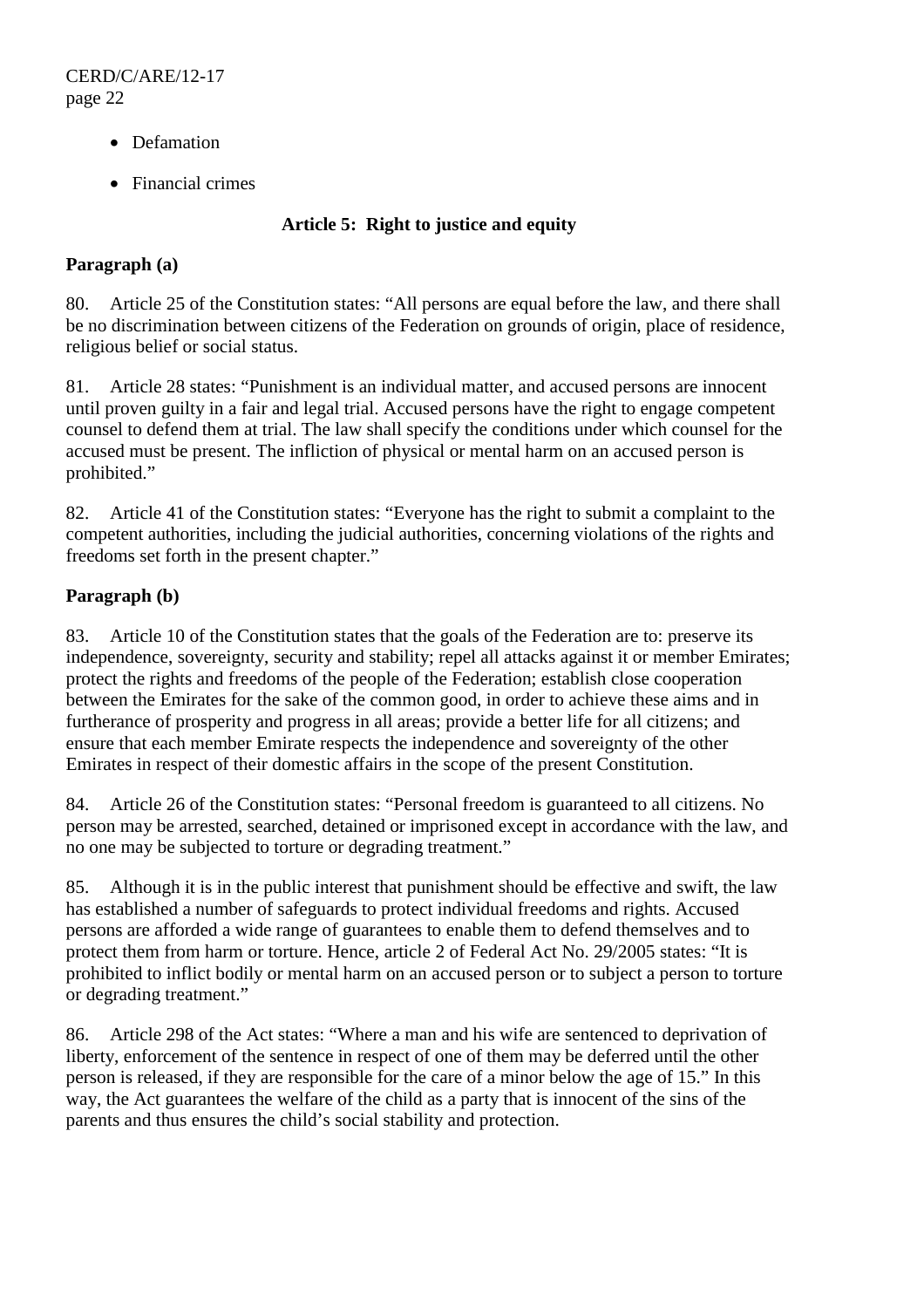# **Paragraph (c)**

87. With regard to political rights, chapter IV of the Constitution of the United Arab Emirates is entirely devoted to the subject of the Federal National Council, the members of which represent all the people of the Federation, as stated in article 77.

88. Supreme Federal Council Decision No. 4 of 2006, followed by Presidential Decision No. 3 of 2006 define methods for selecting representatives of the Emirates to the Federal National Council: half of its members are elected directly by an electoral college, and a national committee is formed to run the elections.

89. For the first time ever, the State conducted a new and unique experiment in which the Federal National Council was elected by designated electoral colleges between 16 and 20 December 2006. Citizens were given ample opportunity to express their views and opinions on many issues relating to development. The electoral college consisted of a total of 6,688 persons, of whom 1,189 were women. In this way, the first parliamentary assembly of the Emirates was formed, with half its members being chosen by direct ballot.

90. Women of the United Arab Emirates made a strong showing in the Council; eight were appointed and one was elected. That this number of women entered the Council for the first time testifies to the political wisdom of the leadership of the State and the attention paid to women's role in the development of political participation. It also illustrates how the role of women in society has come to the fore in recent years, with four women ministers in the present Government line-up, one each at the Ministry of International Trade and the Ministry of Social Affairs and two occupying positions as Ministers of State. Women's entry into the political fray is a genuine turning point in the democratic process on which the Emirates has embarked and is likely to add value to the work that women do in all fields.

# **Paragraphs (d) (i) and (ii)**

91. Article 29 of the Constitution states: "Freedom of movement and residence is guaranteed to citizens within the limits set by law." Article 22 of Federal Act No. 17 of 1972, concerning nationality, driving licences and passports, stipulates: "Every citizen is entitled by law to a passport. A passport is a document issued by the State under the present Act and allows the holder to travel from country to country, subject to the conditions imposed by each country."

92. Article 23 states: "No citizen of the State may leave or return to the country without a passport."

93. Article 24 states: "Departure from and return to the country may only be effected at designated ports, after the passport has been stamped." Article 25 provides: "Citizens have the freedom to move between the member Emirates of the Federation."

94. Federal Act No. 6 of 1973, as amended, concerning alien entry and residence, regulates the procedures for obtaining entry visas to the State, the different types of visas (tourist or work visas), and the procedures for obtaining resident status for the purposes of work.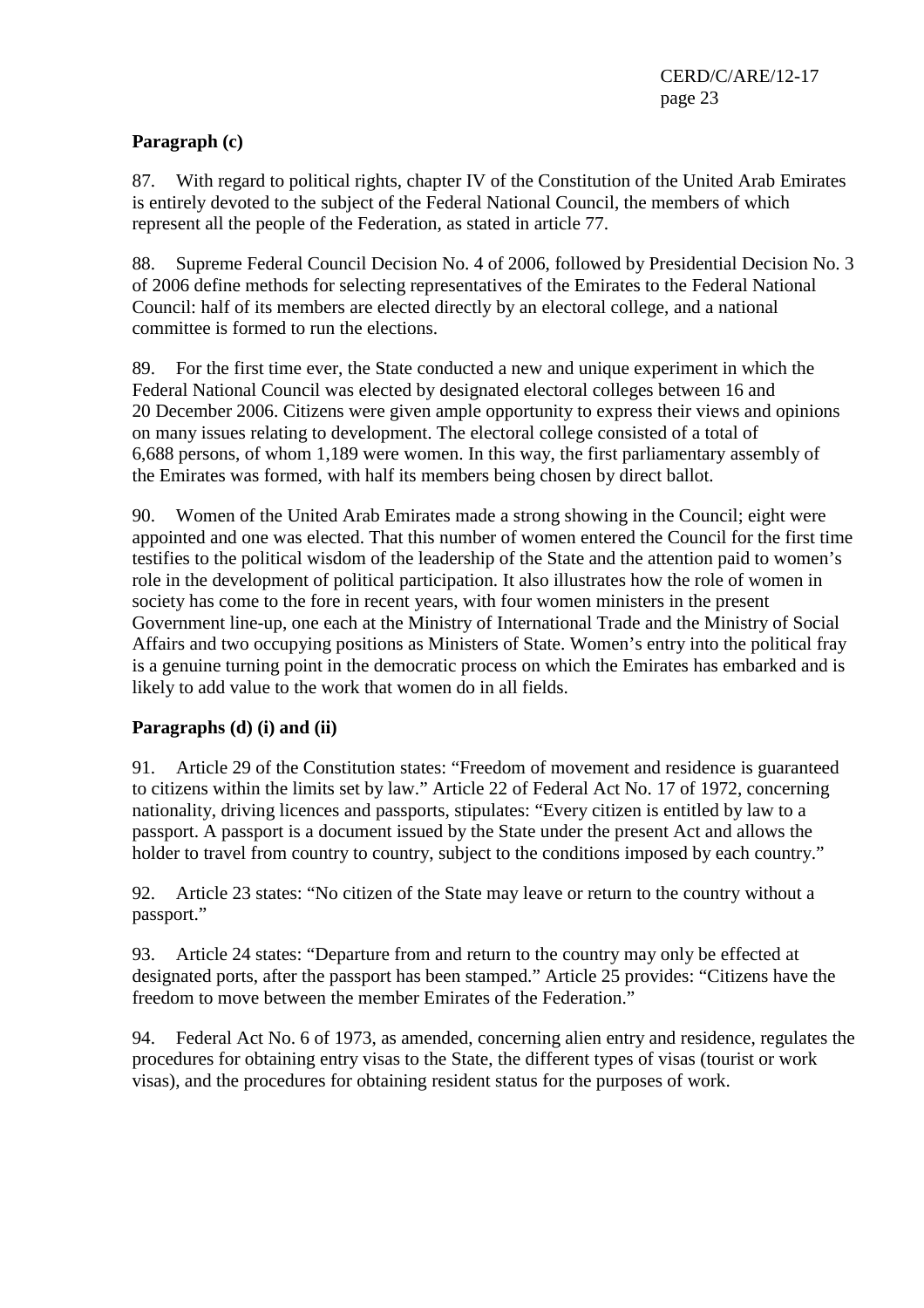95. With regard to the legislation prohibiting travel, a person with a criminal record may be prohibited from travelling pursuant to a court order and article 329 *et seq*. of the Federal Code of Civil Procedures. Paragraph 3 of article 329 states: "Where a court issues an order banning a person from travelling, it may give orders for the passport of the convicted person to be placed in the court vault and may disseminate the travel ban or injunction to all ports of entry and exit in the State."

### **Paragraph (d) (iii)**

96. Article 8 of the Constitution stipulates: "Citizens of the Federation shall have a single nationality, as defined by law, and shall enjoy abroad the protection of the Government of the Federation in accordance with the applicable international rules." "Nationality may not be revoked or withdrawn from a citizen, other than in the exceptional circumstances specified by law."

97. With regard to acquisition of nationality by the children of a female citizen of the United Arab Emirates who is married to a foreign man, further to instructions issued by the President of the State on 13 August 1998 asking for information to be submitted to the Office of the President on the children of female citizens married to foreigners, including the wife's name, the name, nationality, place of work and address of the husband and the names of the children, a circular was sent to immigration and residence departments instructing them to fill in forms with the requisite information and to append supporting documentation.

98. As for the "Bidun", Ministerial Decision No. 167 of 2006 on the restructuring of the Committee on the Status of Stateless Persons (the "Bidun") tasked the Committee with the conduct of a census of persons entitled to nationality who were present in the State prior to the establishment of the Federation and had been counted previously. Priority was given to persons in government jobs with a long service record. The Committee was required to submit tables with the names of eligible persons and their family members. A decree was issued granting the nationality of the State to 1,294 persons. The remaining tables were submitted to the Ministry of Presidential Affairs and the procedures for granting nationality to the persons concerned will be completed in due course.

# **Paragraph (d) (iv)**

99. Article 19 of Federal Act No. 28/2005, concerning personal status, regulates marriage contracts and the conditions set out therein with a view to guaranteeing that families are established on stable foundations which ensure that the spouses carry out their duties lovingly and compassionately.

100. In keeping with the sharia, consent is a key element of the marriage contract. Indeed, this is how consent is described in article 38, paragraph 3, of the Personal Status Code. Thus, under article 61 of the Code, if consent is not given, the marriage contract is null and void. Article 39 of the Code explicitly states that the wife must consent to the marriage. Article 20 furthermore states that the spouses may stipulate whatever conditions they may agree upon, provided that they do not agree to something which is forbidden and or forbid that which is permitted.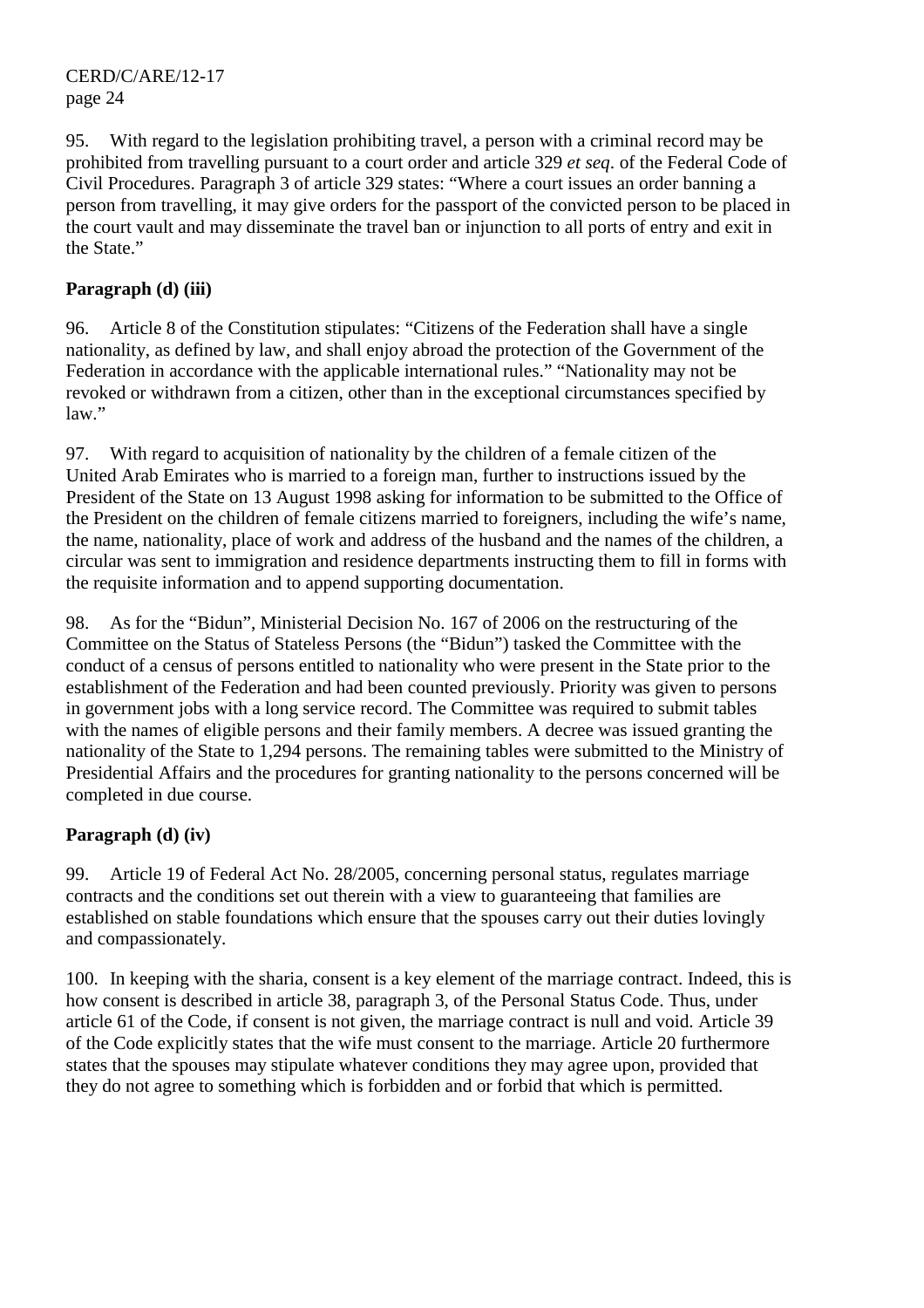### **Paragraph (d) (v)**

101. Any person may legitimately own and acquire any property that he or she may desire, and such property shall be safeguarded, provided that it was lawfully acquired. This right is recognized in article 21 of the Constitution, which states: "Private property shall be protected. The law shall specify the restrictions which may be imposed on property, and no one shall be deprived of his property other than in circumstances dictated by the public good, in accordance with the law and in exchange for fair compensation."

102. Article 22 of the Constitution articulates the principle of the inviolability of public property, while article 39 recognizes the right to protection against expropriation and revocation of property.

103. According to the Constitution, the natural resources in each Emirate constitute public property for the benefit of the national economy. Under article 23, private ownership of natural wealth and resources is prohibited. In order to prevent the over-concentration of economic power in the hands of any one party, the Constitution allows for limits to be set on private ownership and for the public expropriation of private property in exchange for fair compensation.

104. On the basis of these rights, individuals have the unrestricted right to dispose of their property by selling, leasing, gifting or legally transferring it upon the death of an ascendant or a descendant.

105. Under the Constitution, members of society can freely engage in economic, trade and industrial activities. Article 24 states: "The national economy is founded on social justice and genuine cooperation between public and private enterprise." The Trade Act and the Companies Act recognize that this right may be exercised according to the procedures set out therein.

106. The State has concluded a number of bilateral agreements on economic and trade cooperation, investment protection and the avoidance of dual taxation and is a member of the World Trade Organization, the World Bank and the International Monetary Fund.

### **Paragraph (d) (vi)**

107. With regard to the right to inherit, which the Convention classifies as a civil right, Federal Act No. 28/2005, concerning personal status, contains detailed provisions on inheritance under the sharia rules by Muslims in the State. These provisions are binding, constituting as they do ordinary law norms from which no derogation is permitted.

108. Article 274 states: "A bequest is any property and legal title that a deceased person bequeathed." Article 276 provides: "The claimant must submit a request to the competent court for certification of the death and the inheritance, together with an attestation indicating the date of the death, the last address of the deceased, the names and addresses of the heirs and their testamentary tutors and all the moveable and immoveable property included in the bequest." The registry of the court will summon the heirs and testamentary tutors to appear before the court on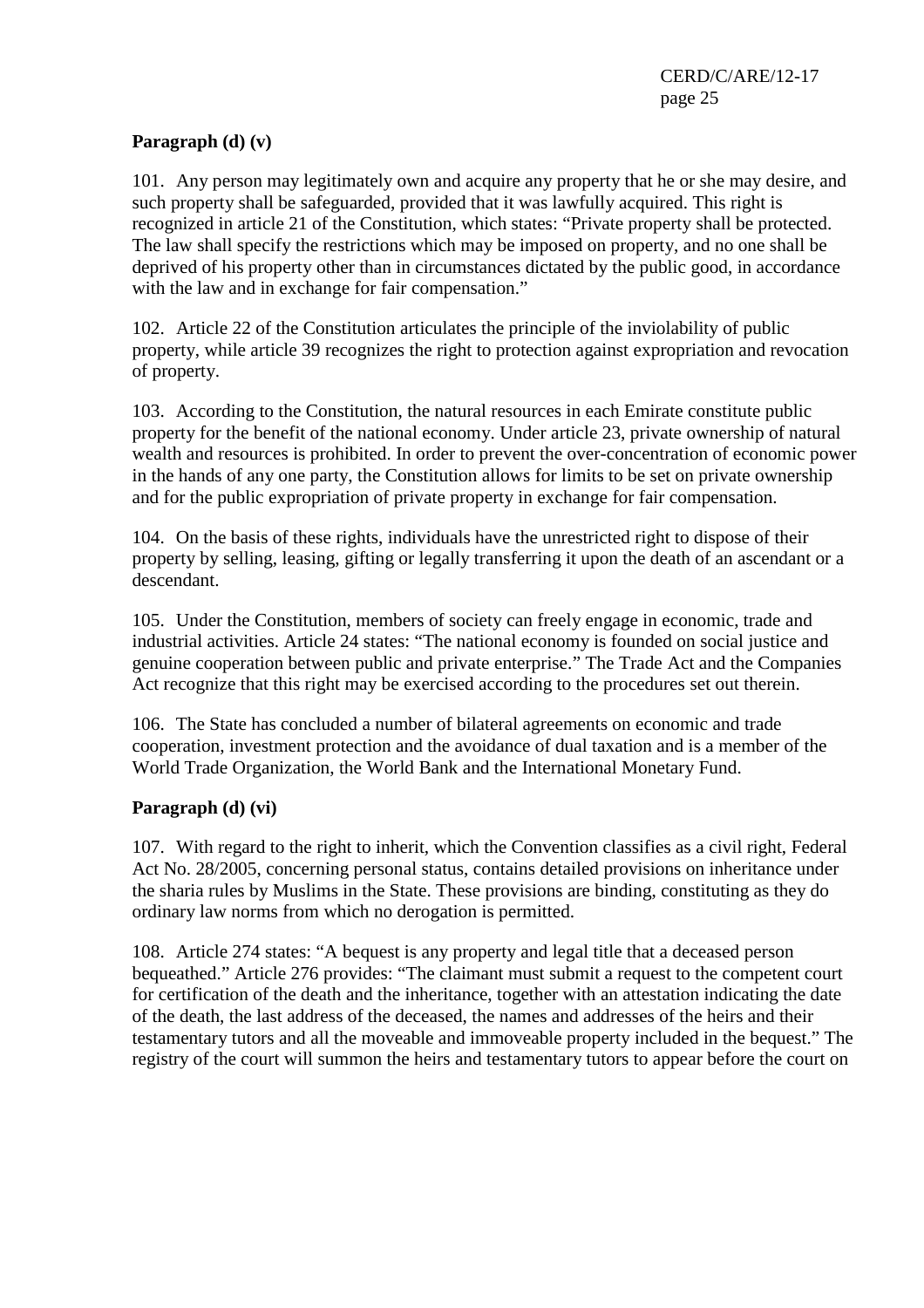the date that it decides. The court will examine the testimony of trustworthy persons and may order whatever additional administrative inquiries it deems necessary. The probate certification shall be taken as legal proof, unless a judgement to the contrary is issued or the competent court rules that it is invalid. The court shall issue a document listing the names of the heirs and the share of the bequest due to each of them.

109. Foreigners who are not Muslims are subject to the rules of international inheritance law on inheritance disputes.

### **Paragraph (d) (vii)**

110. In keeping with the constitutional provisions which prohibit discrimination on grounds of belief or religion, article 312 of the Federal Criminal Code provides:

"A penalty of imprisonment and/or a fine shall be imposed on any person who:

- (a) Desecrates a sacred Islamic object or denigrates an Islamic rite;
- (b) Insults a recognized revealed religion.

111. The State allows all residents who are followers of a revealed religion to practise their religious observances and to worship in approved places of worship."

### **Paragraph (d) (viii)**

112. The Federal Printing and Publications Act No. 15 of 1980 regulates and guarantees press freedom. The Act places restrictions on the exercise of the Minister's administrative powers in order to prevent any violation of the right to freedom of expression as guaranteed under the Constitution. The Act also recognizes the right of the press to publish material at its discretion.

# **Paragraph (d) (ix)**

113. Article 2 of Federal Act No. 2/2008, concerning civil public welfare associations and institutions, provides: "A public welfare association is any group of individuals or bodies corporate established for a definite or an indefinite period of time for the purpose of carrying out social, religious, cultural, scientific, educational, vocational, women's, creative or artistic activities, providing humanitarian services, performing charitable work or expressing solidarity through the provision of material or moral support for technical expertise. The sole purpose of all its activities must be to serve the public good without receiving any material reward. Membership must be open to everyone under the terms of the present Act. The decisive factor in defining the object of an association is the main purpose for which it was established."

114. A total of 112 civic and vocational associations, which carry out their activities in full freedom, have been established under the Act.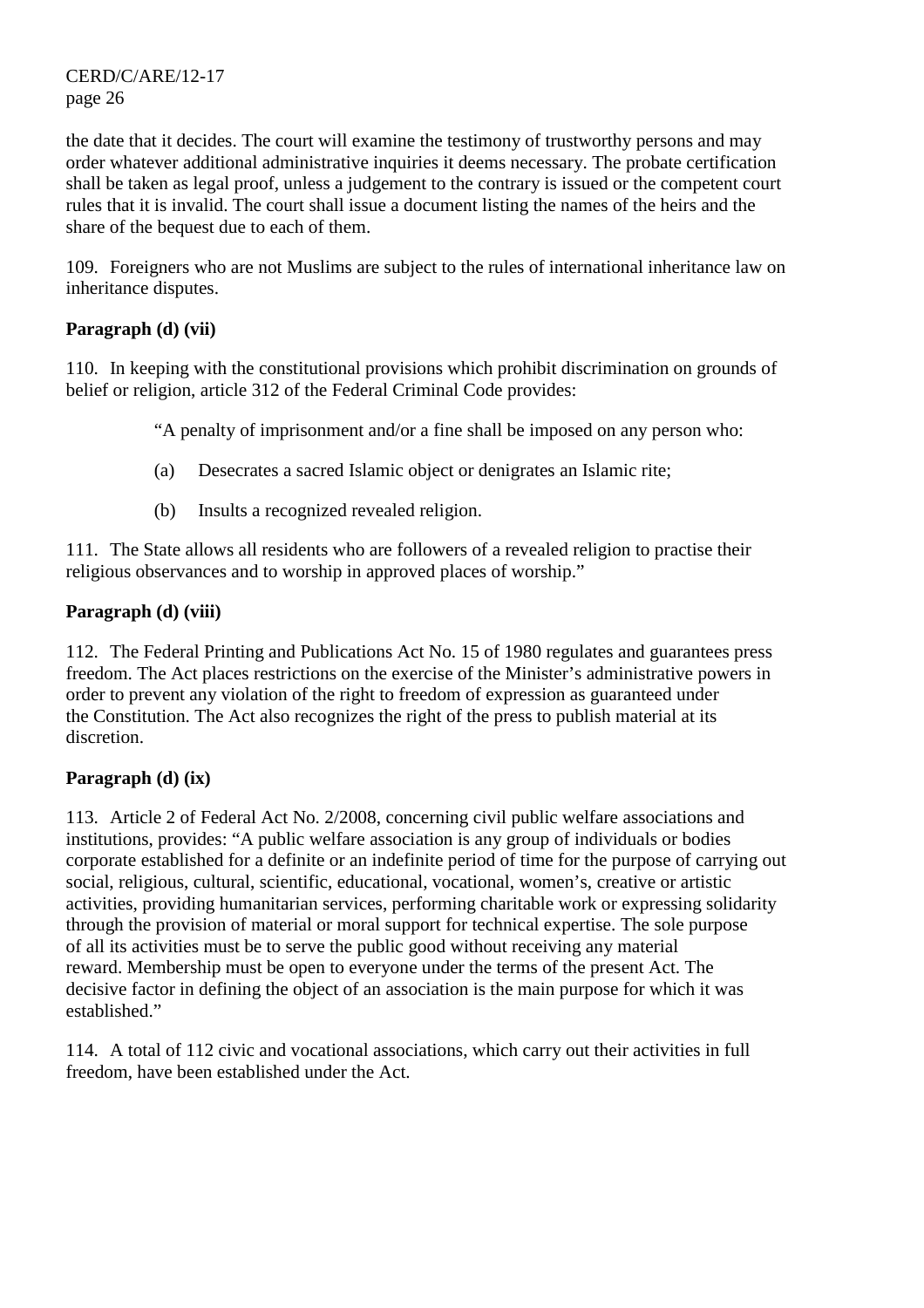### **Paragraph (e) (i)**

115. With regard to the right to work and to remain in employment, the Federal Labour Code No. 8 of 1980 makes no distinction between individuals on grounds of race, sex, social class or belief. Everyone is equal before the law, save with respect to the specific requirements of a job and compliance with labour standards.

#### *Equality in employment*

116. The Code provides a general and an abstract definition of a worker as follows: "A worker is any male or female who works for an employer in exchange for a wage of any kind." This definition guarantees equality among workers, regardless of their nationality, religion, political beliefs or any other distinguishing feature.

### *Protection of wages*

117. The Code regulates and guarantees payment of wages. Pay is a central component of an employment contract and a contract is not valid unless it defines the amount of pay to be given. The legislation guarantees workers the right to dispose of their wages freely. A worker may not be obliged to purchase food or goods produced by his employer from a particular shop. The Code states that wages must be paid on a working day, in the workplace and in convertible national currency. In 2007 the Ministry of Labour signed an agreement with the Infospan Inc. company providing for the issuance of wage slips to workers residing in the United Arab Emirates.

118. The Minister for Labour and Social Affairs issued Decision No. 156 of 2003, concerning protection of wages, article 1 of which states that workers entitled to an annual or monthly salary must be paid at least once a month. Article 2 states that, without prejudice to article 1, all workers must be paid their wages at least every two weeks.

119. On 14 May 2003, the Minister of State for Labour issued administrative circular No. 11 of 2003 on the procedures for implementing ministerial Decision No. 156 of 2003, concerning the protection of wages. The Enterprise Affairs Unit was designated as the competent body in the Labour Department for implementation. In principle, the Decision applies solely to the following:

 (a) All enterprises in the construction and building sector (contracting and public maintenance), the cleaning and transport sector and the clothing industry which, according to the information in the Ministry's computer database, have 200 or more employees;

 (b) All enterprises against which repeated complaints have been brought for non-payment of their employees' wages, on condition that the Decision is applied upon the recommendation of the Director of the Department of Inspections, the Director of the Labour Relations Department or directors of labour offices and the reasons for applying the Ministerial Decision are explained.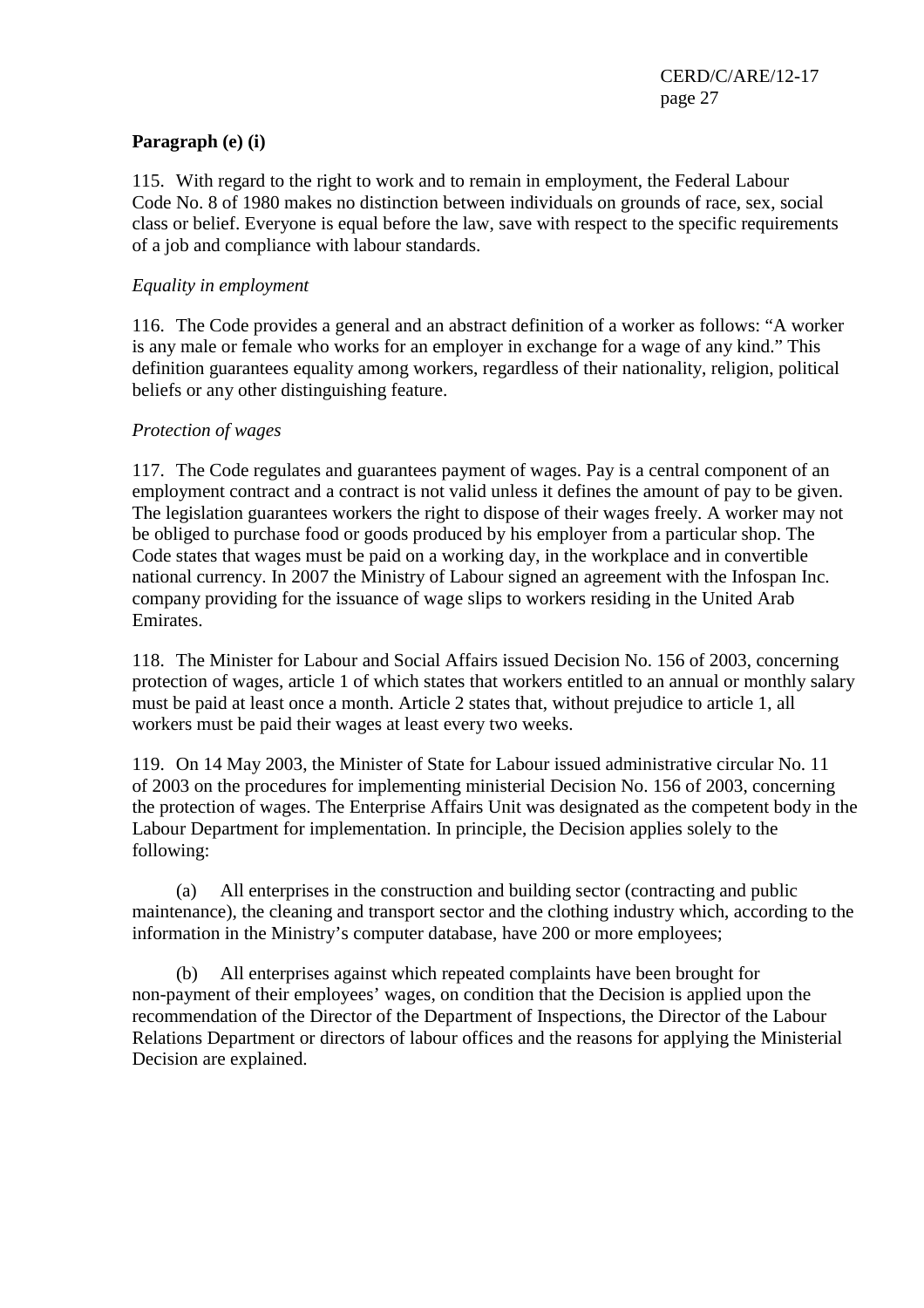120. The Minister of State for Labour subsequently issued administrative circular No. 4 of 2004 on 7 March 2004, stating: "All enterprises which undertake contracting and maintenance work and employ more than 50 persons must submit salary payment tables for their employees."

### *Working hours and leave*

121. The Code defines working hours in accordance with international labour standards. A working day must be not longer than eight hours, interspersed with rest breaks to allow workers to eat and pray. Such breaks must not exceed one hour, and Friday must be as a paid weekly day of rest for all workers. The Code defines four different types of leave: official leave, annual leave, sick leave and leave in order to undertake the *hajj* (pilgrimage to Mecca).

### *Workers' safety, health and social welfare*

122. The Code specifies that the employer must provide safety equipment to protect workers from industrial injuries, diseases and the risks associated with the operation of equipment and use of other work tools. The employer must comply with all the safety standards specified by the competent government authority, while employees must use safety equipment and protective clothing and carry out the employer's instructions on safety procedures and the work environment. The Code contains full details on the protection of workers, including fire prevention, workplace hygiene, ventilation, lighting, safe drinking water, toilets, regular medical tests for employees and the provision of medical care as required by the competent government authorities.

### *Compensation for industrial injuries and diseases*

123. The Code spells out the procedures to be followed in the event of an industrial injury or disease, stipulating that the employer must provide for the treatment of the employee concerned.

# *Settlement of individual and collective labour disputes*

124. An employer, a worker or a beneficiary of either party who disputes any of the rights of that party under the Labour Code must apply to the competent labour department to consider the case. The labour department will endeavour to settle the dispute amicably within a period of two weeks. If no settlement is reached, the labour department must refer the dispute to the courts and submit an accompanying memorandum containing a brief description of the dispute and of the magnitude of the losses of the two parties, together with its own comments. The court must set a date for a hearing within three days of the date on which the request is received. In this way, the dispute will continue to be heard by the courts in accordance with legal procedure.

125. The mechanism for settling collective labour disputes consists of four phases:

- (a) Amicable settlement through negotiations between the two sides;
- (b) Mediation at the request of the competent labour department;

 (c) Arbitration through arbitration boards including representatives of the employer and the employees concerned, in addition to a representative of the labour department;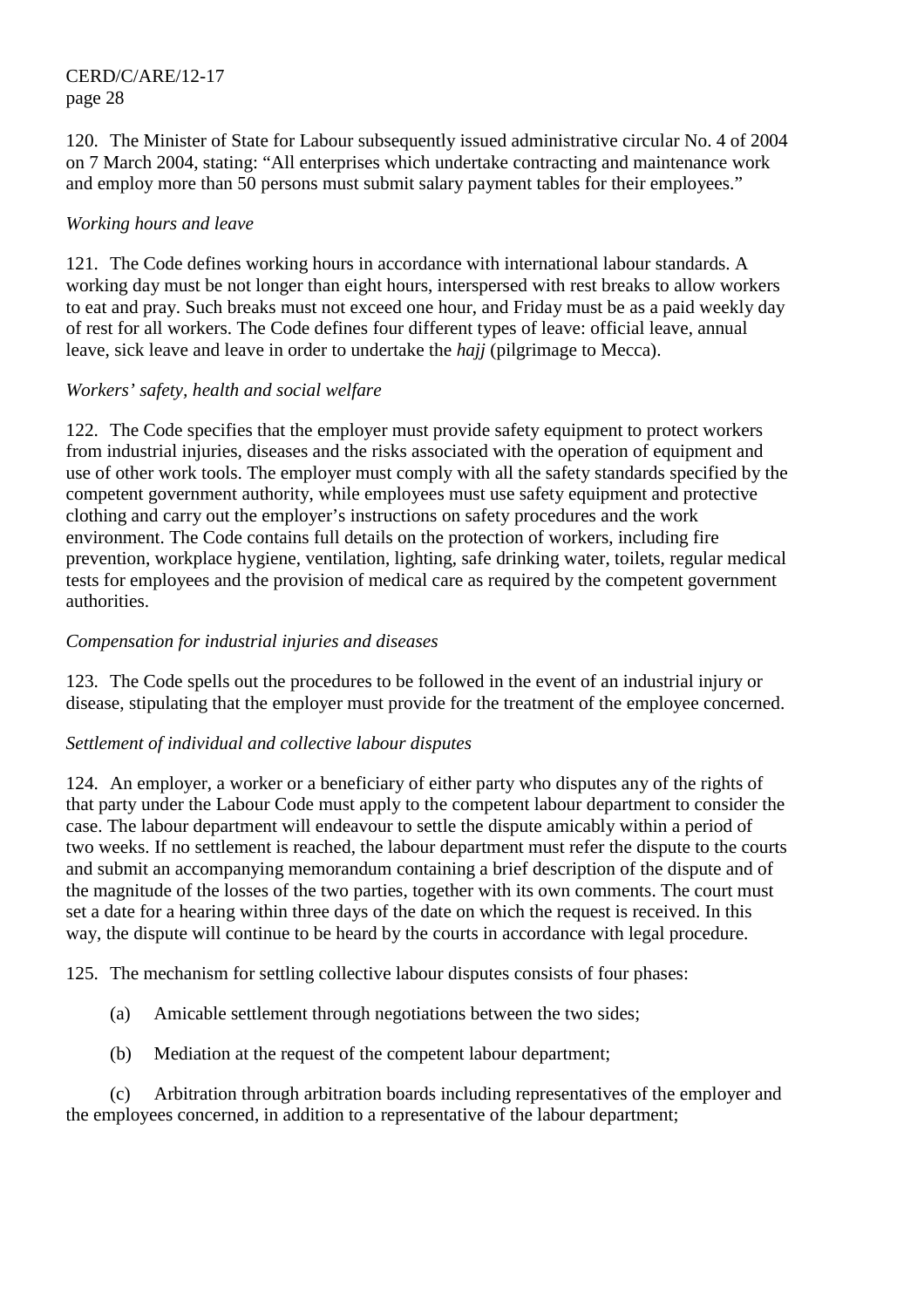(d) Mediation through the Higher Mediation Board for the Resolution of Collective Labour Disputes.

126. The executive branch oversees the implementation of the Labour Code through on-site labour inspections, during which employers and employees are provided with technical information and guidance on how to implement the Code.

### *Ratification of the fundamental International Labour Organization Conventions concerning human rights*

127. The State has ratified nine fundamental International Labour Organization (ILO) Conventions with a view to ensuring that it keeps pace with progressive labour legislation in the contemporary world on such matters as: equality of treatment and opportunity; the rejection of any form of discrimination or distinction based on sex, status, religion and belief; respect for the human right to work without any coercion; and respect for the rights of the child. The ILO conventions concerned are:

- The Employment Service Convention, 1948 (No. 89)
- The Hours of Work (Industry) Convention, 1919 (No. 1)
- The Forced Labour Convention, 1930 (No. 29)
- The Labour Inspection Convention, 1947 (No. 81)
- The Equal Remuneration Convention, 1951 (No. 100)
- The Abolition of Forced Labour Convention, 1957 (No. 106)
- The Discrimination (Employment and Occupation) Convention, 1958 (No. 111)
- The Minimum Age Convention, 1973 (No. 138)
- The Worst Forms of Child Labour Convention, 1999 (No. 182)

The State has also signed two Arab Labour Organization Conventions:

- Convention No. 18 of 1996 concerning the employment of Minors
- Convention No. 19 of 1998 concerning Labour Inspection

128. The State has furthermore signed several bilateral memorandums of understanding on manpower with fraternal and friendly States such as India, Pakistan, China, the Philippines, Sri Lanka and Indonesia in order to protect workers' rights, regulate the process for workers' entry into the State and familiarize these persons with their rights and obligations under their employment contract.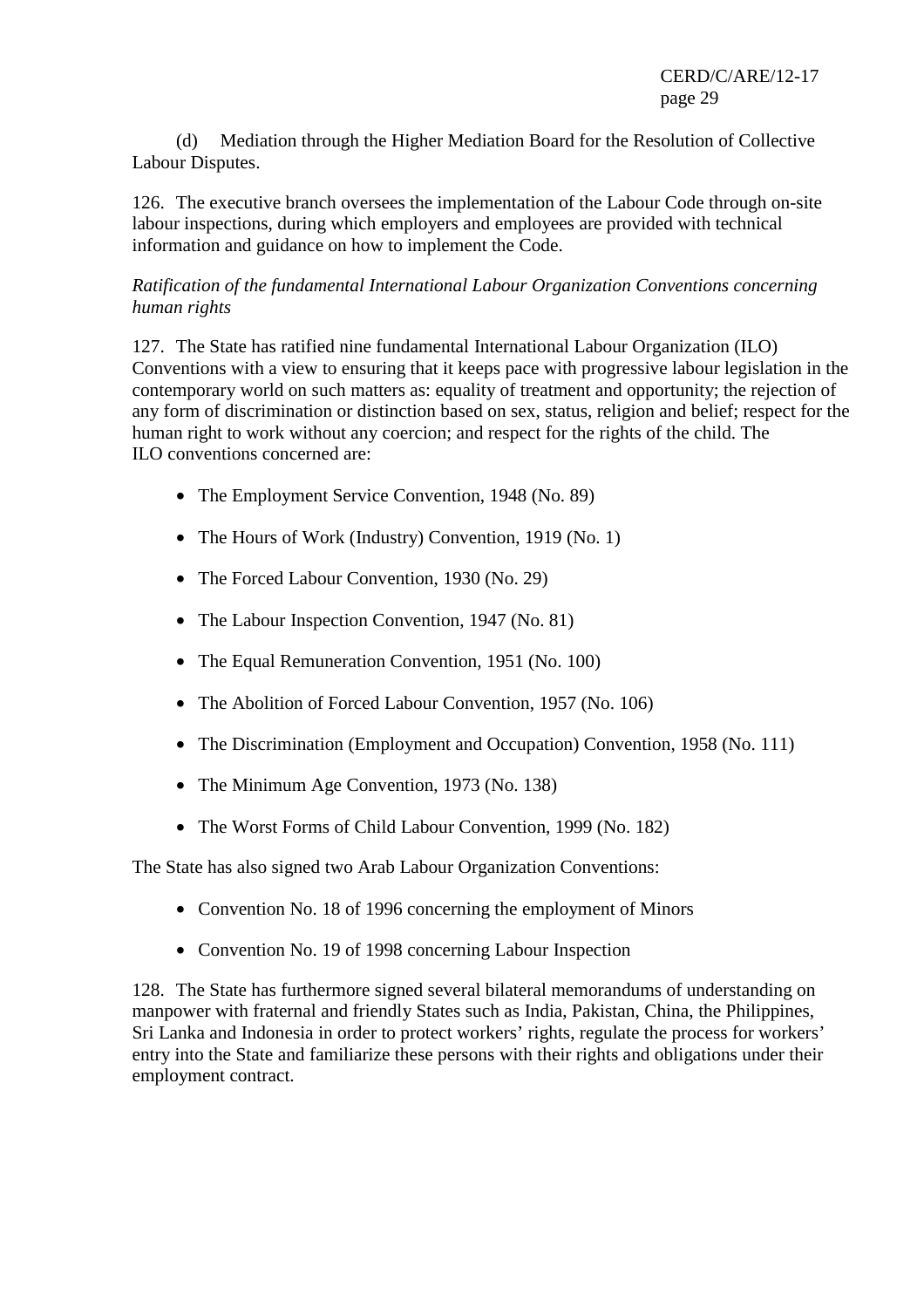#### *Human resources development*

129. In the framework of its efforts to diversify the economy and achieve sustainable development, the State has implemented a number of programmes and plans to modernize the labour market. In that connection, the national Human Resources Development and Employment Authority was established in November 1999 pursuant to Federal Act No. 27 of 1999 and went into operation in November 2000. The Authority carries out its work through an organizational structure which was approved by the Cabinet and consists of three specialized centres, two ancillary departments and branch offices in the Emirates of the State.

130. The Authority pursues four strategic objectives under the Act by which it was established: full employment of national human resources; reducing the proportion of foreign workers in the overall workforce; increasing the supply of qualified national human resources capable of meeting the requirements of the labour market; and developing and improving the practical skills and capacities of the national workforce.

131. Since it was established, the Authority has achieved a great deal in its fields of expertise, building platforms for communication with end-users of its services, i.e. nationals looking for work, providing advice, running training and skills development programmes and establishing good relations with employers looking for skilled national staff. The Authority has also created links with educational and training institutions at different levels.

### *Legislation on domestic service*

132. In conformity with the Government's directives on the protection of workers' rights, the Ministry of the Interior announced the introduction of a standard employment contract for domestic workers and persons of similar status, which entered into effect in the Federation on 1 April 2007.

133. The standard employment contract regulates the work of persons in these categories based on the nature of the work and tasks undertaken, granting these workers the right to adequate rest breaks and medical treatment and care in accordance with the health regulations in force in the State. Wages are set by agreement between the two parties. Paragraph 1 of the contract must indicate the full amount of the wage to be paid at the end of each month. The two sides must sign the wage table, drawn up in both Arabic and English, showing that payment has been made and received. The sponsor must keep the table on file in order to be able to produce it when necessary.

134. The employment contract states that the sponsor may not employ a person in work that is dangerous or incompatible with the maintenance of public order, nor may the sponsor oblige the person to work for another, as stipulated in the conditions specified in the Act on Entry and Residence of Aliens and its implementing regulation. The sponsor must provide the employee with assistance to remit his salary in accordance with the State's banking regulations, and must enable him to communicate with his family members, to send and receive letters and ensure respect for their confidential nature. In the event that a worker dies during service, the sponsor must defray the full cost of repatriation of the mortal remains and personal effects of the deceased as promptly as possible and must remit the person's outstanding entitlements to the relevant authority. The employment contract is valid for two years from the date of effective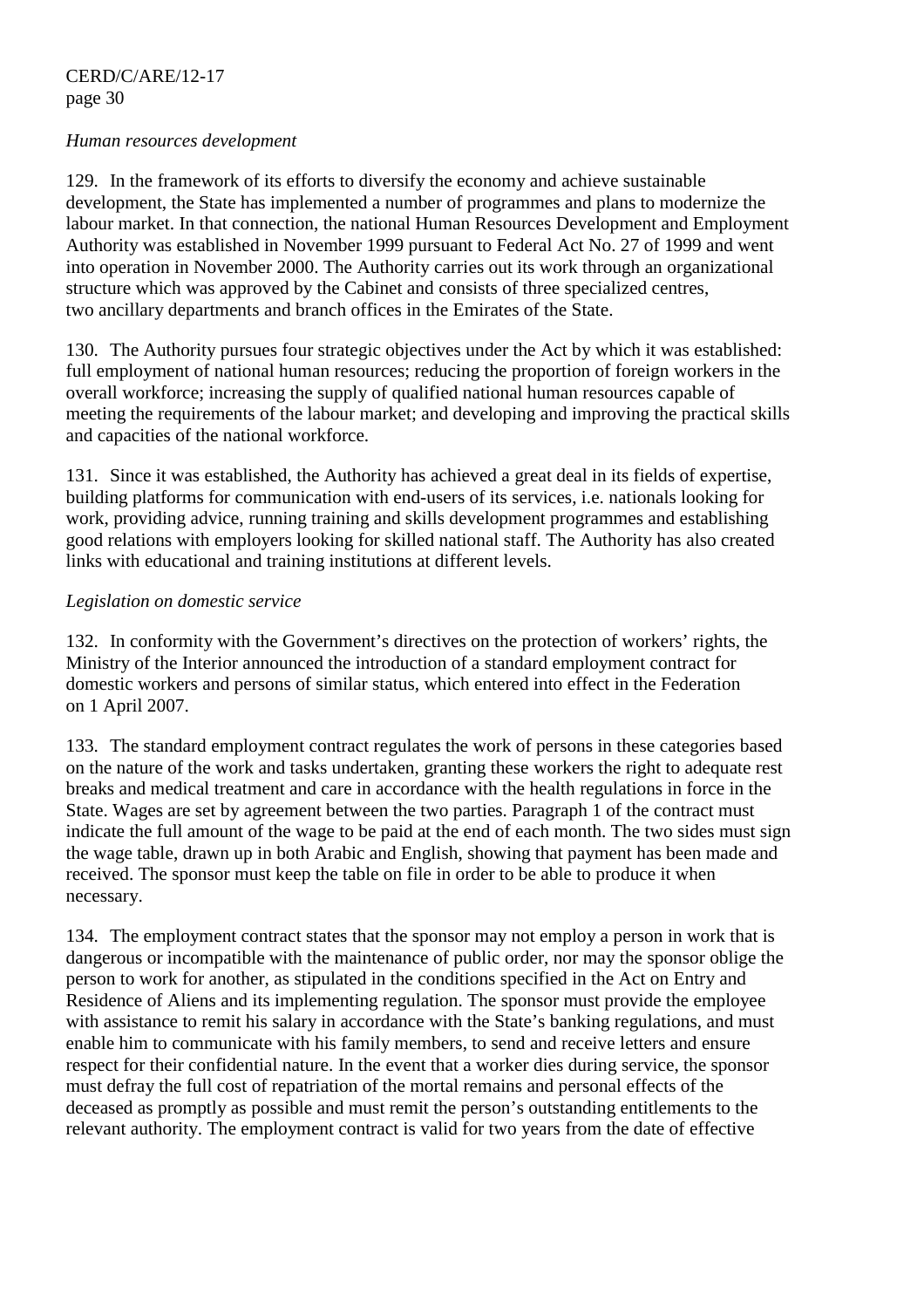commencement of employment and may be extended by agreement between the two parties. If the first party (the sponsor) wishes to terminate the contract before the expiry date, he must provide the second party (the employee) with a ticket to return to his home country and pay him a month's salary as compensation. Under the contract, the sponsor must provide the employee with suitable living quarters and treat him in a manner which ensures his dignity and physical well-being.

### **Paragraph (e) (iii)**

135. The United Arab Emirates, in the framework of housing policy schemes and plans, has endeavoured to provide citizens with access to modern housing which meets their housing needs and is suited to their local environment. The architectural design must be such as to ensure them a decent life and social stability. Several federal and local bodies, including the Ministry of Public Works, the Sheikh Zayed Housing Programme, the Mohammed bin Rashid Housing Programme, the Sharjah Housing Committee and municipal departments of housing in the State have intensified their efforts to create tens of thousands of homes and modern cities throughout the State, complete with a comprehensive network of services.

136. As the State is determined that employers must comply with the law, the Ministry of Labour decided not to issue collective work permits (25 workers or more), unless the employer demonstrates a tangible commitment to providing workers with suitable accommodation. Enterprises must submit evidence that they have concrete plans and the resources to provide appropriate facilities. In 2007, a total of 12 companies failed to convince the Ministry that they had the capacity to provide their workers with suitable housing and their applications for collective work permits were therefore rejected.

137. In 2007, some 60 companies in the Dubai construction industry took steps to improve workers' housing conditions; this was out of a total of 100 companies to which warnings were issued in 2006. Thirty warnings were issued to other enterprises in 2007.

138. The Department of Civil Defence has announced that it will reject applications for permits and renewal of permits from all enterprises which are unable to obtain safety certificates for all workers' housing. The Government of Dubai has also announced that it is prohibited to house workers on industrial sites and in workshops and warehouses.

139. In March 2007, the Government of Sharjah issued a decision on providing proper living quarters. Every person must be given adequate space, and accommodation must include a washing area, a kitchen and an eating area. Enterprises which breach the regulations face huge fines - up to Dh 50,000 - which will be doubled in the event of a repeat offence.

140. In October 2007, the Riyan Investment Company, which is a private company, responded to the Government's campaign to provide appropriate accommodation for workers with a project for the construction of a large workers' housing complex in Abu Dhabi to accommodate up to 32,000 workers, technicians and supervisors. The project envisages the construction of six complexes around a main building, offering a range of leisure facilities, including a modern commercial hypermarket, banks, medical clinics, travel agencies, a post office, a security services unit, a mosque, dining and games halls, laundries, gardens and public courtyards. The project is expected to be completed by the middle of 2008.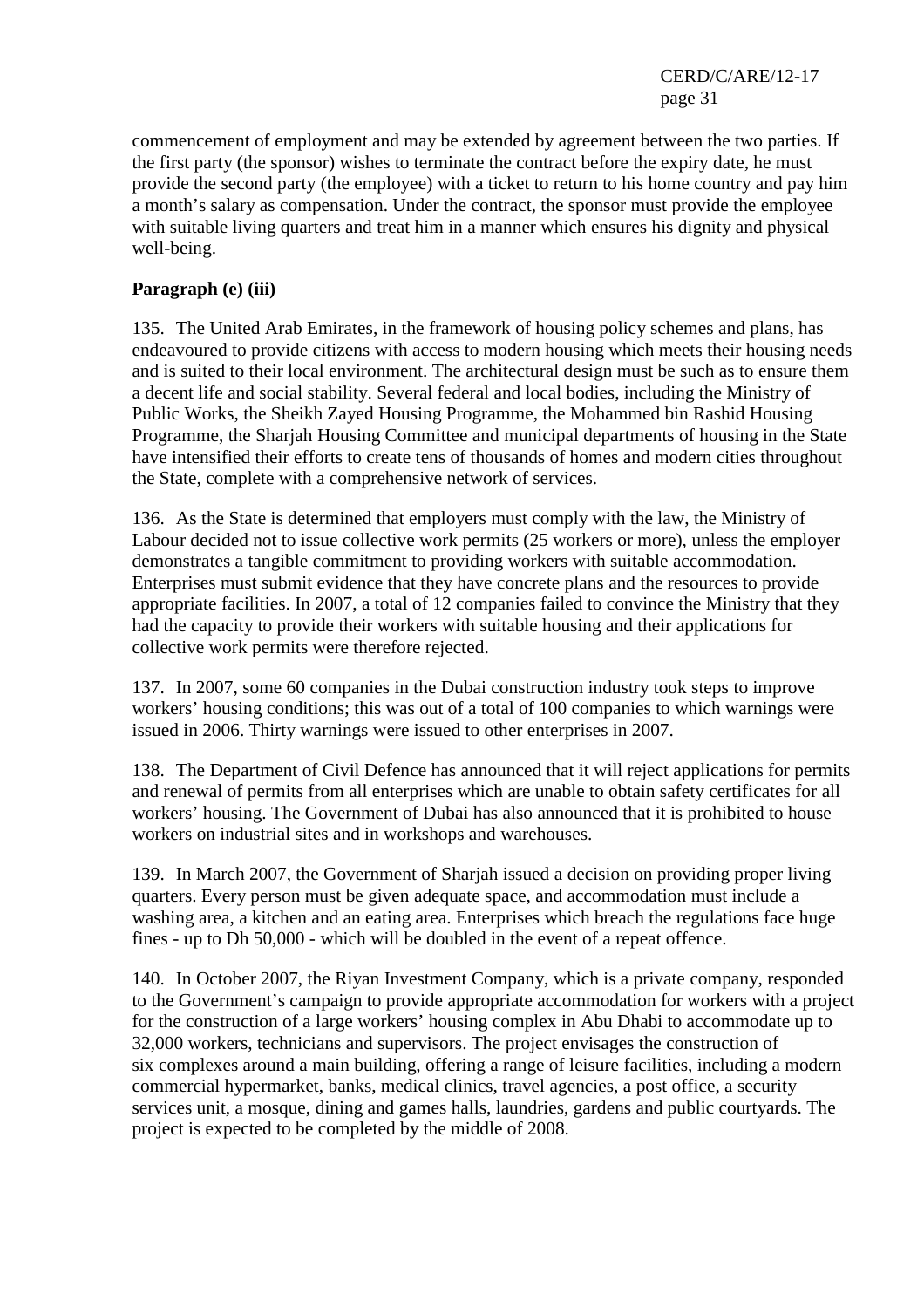### **Paragraph (e) (iv)**

141. Everyone has the right to health care and to easy access to methods to prevent, treat, and protect against, infectious diseases. This right is recognized in the Constitution of the State, article 19 of which stipulates: "Society provides citizens health care and the means to prevent and treat infectious diseases, and encourages the construction of hospitals, clinics and public and private sanatoriums." A number of laws recognizing the right to health security and health care have been enacted, such as Federal Act No. 6 of 1975, regulating the registration of births, Federal Act No. 7 of 1975, concerning the medical profession, and Act No. 27 of 1981, concerning the prevention of infectious diseases. Hospitals and health centres are found in many different parts of the State and deliver treatment and health services free of charge to all citizens and residents of the State. The State encourages private sector participation in health services delivery, and a number of hospitals and clinics providing services for everyone in different areas of specialization have been established.

142. Pursuant to Cabinet Decision No. 1 of 1980, as amended, concerning treatment abroad, the State bears the costs of treatment in medical centres abroad which is not available in the State. The State has set up health sections in different countries to provide follow-up for patients and assistance them with treatment.

143. The State endeavours to provide high-quality services and to comply with international best practices in the delivery of treatment and preventive health services. It has taken steps to consolidate relations with the World Health Organization and specialized scientific and medical institutions in various parts of the world, establishing mechanisms for exchanges of medical and research expertise with a view to developing health services to the highest international standards. In 2007, the State had 40 hospitals in total, over 115 primary health centres, 14 Ministry of Health hospitals, 67 medical centres, 11 school health centres, 10 maternal and child health centres, 110 units for mothers and children in primary care centres, dozens of large hospitals and thousands of private clinics.

144. Article 13 of Federal Act No. 7 of 1984, concerning health services costs and fees for medical certificates and reports, deals with the subject of State provision of free public health services for all nationals and residents, including basic preventive health services for mothers and children. These services include:

- Premarital screening
- Breastfeeding support and promotion
- Monitoring the growth and development of under-fives
- Prevention of hereditary diseases
- National screening programme for early detection of diseases in newborns
- National screening programme for early detection of breast cancer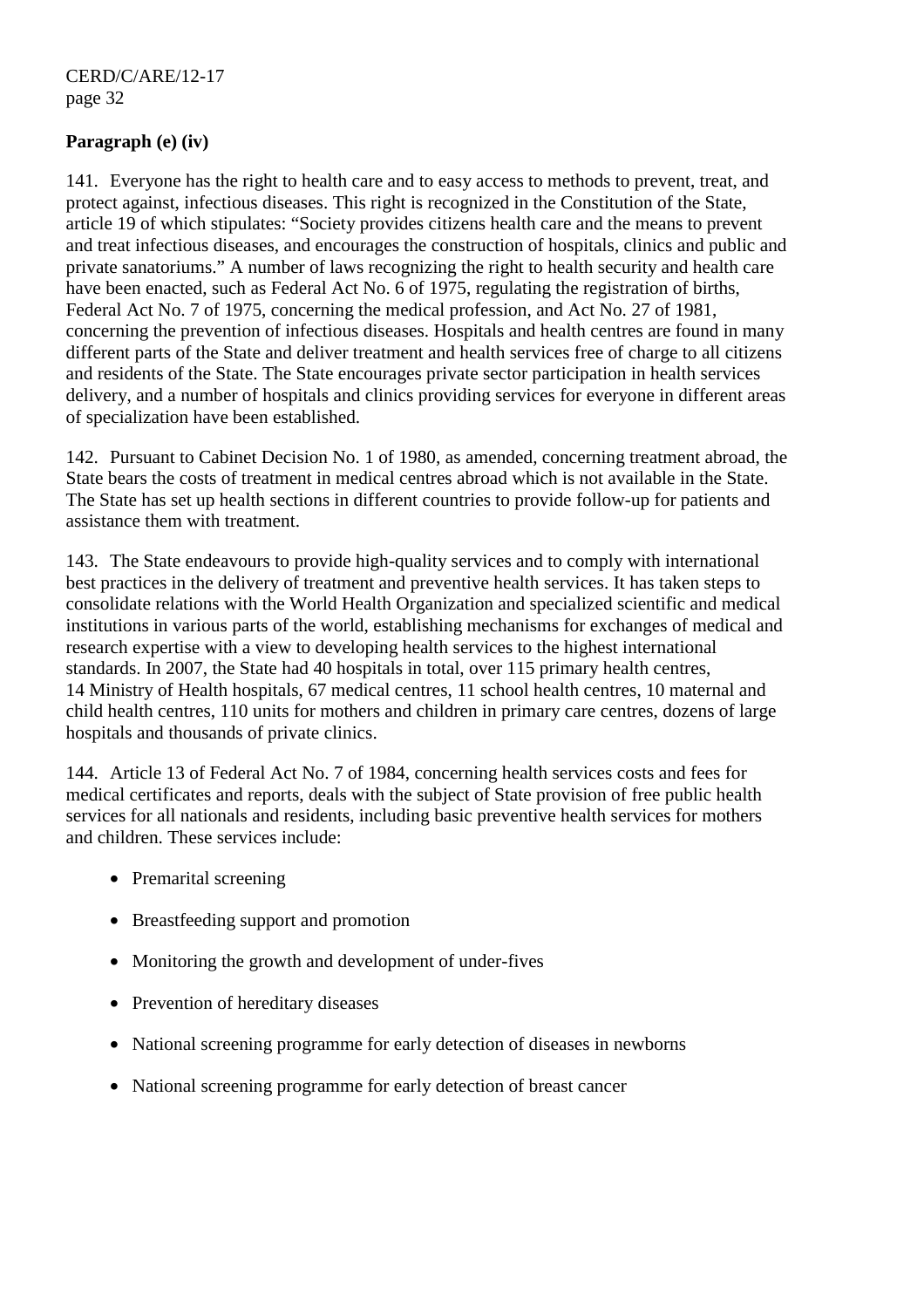145. These services are offered through specialized maternal and paediatrics' units in primary health care centres in all health districts. All preventive health services offered to children of preschool and school age are free of charge for both nationals and migrants. Private schools must provide access to health professionals and offer this service to their students. Vaccinations are free of charge, as are some health education materials. Free training for these schools is provided by the State's school health departments. The school health programme includes the following:

- (a) Preventive health and treatment services;
- (b) Health education for schoolchildren;
- (c) Monitoring the school environment;
- (d) Improving the health of school staff;
- (e) School meals and monitoring the school canteen;
- (f) Physical education;
- (g) Psychological and counselling services.

146. The programme offers preventive health and treatment services to all students at government schools. Private schools are required to engage a nurse and a doctor to provide these services. These persons take part in training courses in which they learn about techniques and methods for delivering the services included in the programme. Schools provide free health and nutritional education and support for efforts to combat infectious diseases.

#### *Programme for the prevention and treatment of infectious and non-infectious diseases*

147. A number of preventive programmes for all are implemented at State level, and free drugs are dispensed by preventive health units for the treatment of infectious diseases that post a threat to public health. These include:

- The National Expanded Vaccination Programme, which provides free vaccination for all children from birth until they leave school.
- The Infant Poliomyelitis Eradication Programme.
- The Measles and German Measles Elimination Programme.
- The Anti-Malaria Programme.
- The Anti-Tuberculosis Programme.
- The Anti-AIDS Programme.
- The Anti-Cancer Programme.
- The Programme against Infectious Diseases.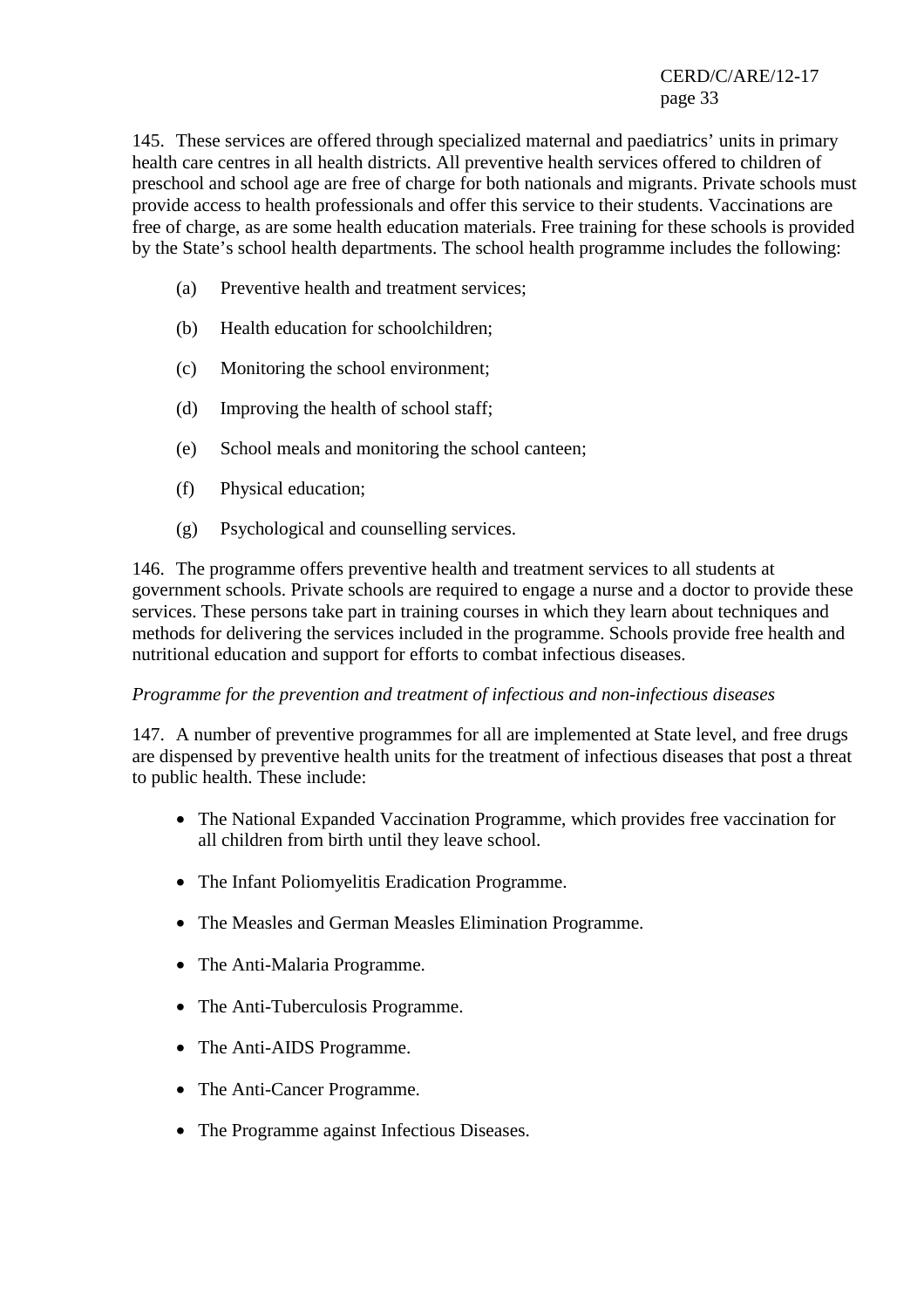- Emergency and first aid services.
- Health education is provided to different social groups through the audio-visual media. These services are on offer in health and educational facilities and in the workplace, and are also provided by public welfare associations such as the Women's Federation, boy scouts and girl guides' associations, charities, etc.

148. All migrants and nationals are entitled to health services. Health services are offered in government medical facilities, either via the health card scheme in force in the northern Emirates or under a health insurance scheme such as the one in effect in Abu Dhabi pursuant to Act No. 23 of 2005. Under the Act, health insurance is compulsory for all public and private sector employees in Abu Dhabi.

149. The Ministry of Health has adopted a strategic plan for 2008-2010, under the slogan "Excellence … empowerment ... integration", comprising the following goals:

- Strengthening the Ministry's lawmaking role in coordination with relevant institutions
- Following international best practices in health-care provision
- Building and developing technical and administrative capacities
- Strengthening the role of the Ministry of Health in various areas of preventive medicine
- Ensuring access to comprehensive health-care services for all inhabitants of the Emirates
- Raising health awareness in society and reducing morbidity rates
- Developing health administration and financing systems

The Ministry undertook the following initiatives in implement the plan:

- Establishment of a strategic planning department
- Design of a self-administration system for hospitals
- Creation of a system to increase the assets of the National Fund for the Financing of Health Services
- Implementation of a health insurance system
- Establishment of a system to promote investment in the private health sector
- Commencement, by the Emirates Health Authority, of its duties and functions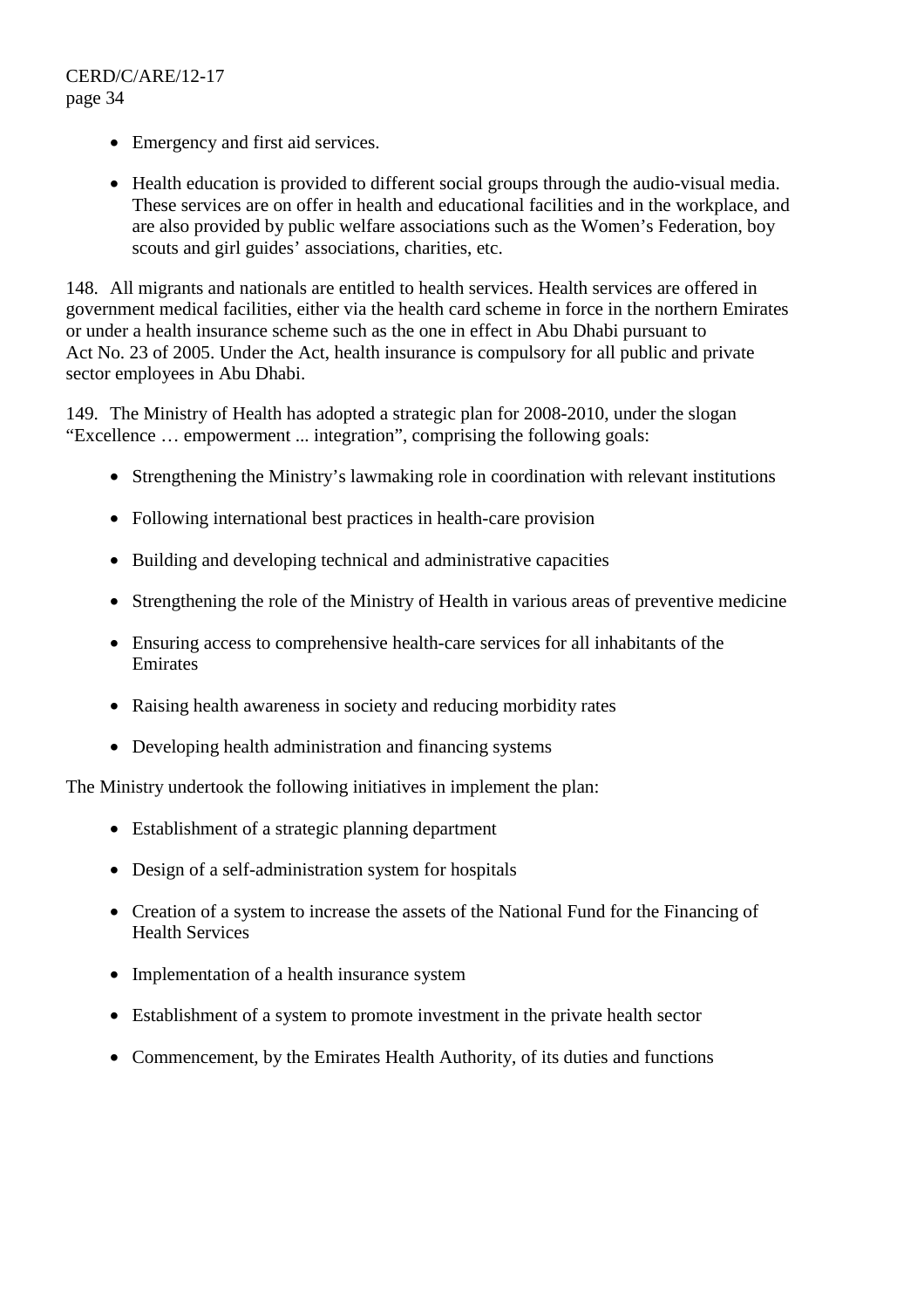- Implementation of a modern system for maintaining medical records and a system for licensing and importing drugs in line with international best practices
- Creation of a database for health information and scientific evidence

### **Article 6: General framework for judicial practices**

150. The right to bring legal proceedings and to seek a legal remedy is guaranteed to everyone under article 41 of the Constitution, which states: "Everyone has the right to lodge complaints to the competent authorities, including the judicial authorities, concerning any infringement of the rights and freedoms recognized in the present chapter." Article 94 of the Constitution states: "Justice is the basis of government. In performing their duties, judges are independent and are subject to no authority other than the law and their own conscience." The Code of Civil Procedures, the Criminal Code, the Code of Civil Transactions and the Judicial Authority Act specify the procedures for seeking a legal remedy. There is nothing in these laws which discriminates between nationals and residents with respect to the procedures or treatment of parties before the courts or the enforcement of judgements. Hence, everyone is equal before the courts.

151. The Emirates Human Rights Association was established under Federal Act No. 6 of 1974, as amended, concerning public welfare associations, with the approval of the Ministry of Social Affairs as issued on 5 February 2006. In accordance with its statutes, the Association follows up on complaints and grievances concerning racial discrimination and works with governmental and local authorities to follow up on and resolve cases and complaints.

### **Article 7: Countering prejudice and improving mutual understanding and tolerance**

152. With regard to improving levels of education and encouraging the pursuit of learning, the Constitution affirms the right to education in article 17, which states: "Education is a basic component of social progress in the Federation, and is compulsory at the primary stage and free of charge at all stages."

153. The State has established primary, intermediate and secondary schools, as well as universities and vocational colleges in order to offer the highest standards of State education and eradicate illiteracy. Since the founding of the State in 1971, the Ministry of Education has taken two different approaches to illiteracy. The first focuses on education of the rising generation, while the second focuses on adult education. In addition to day school, the State has opened the doors of education to those who missed the education boat, by establishing evening study centres for the employed.

154. The number of schoolchildren rose from 52,751 in 1975 to 658,814 in 2005/06, and the number of government and private schools in 2007 stood at 1,259. In addition, there are dozens of State and private universities with a total of some 69,578 students in 2004/05. The ratio of female to male students at these institutions was 186.3 per cent, while the number of graduates for the same year was 13,973.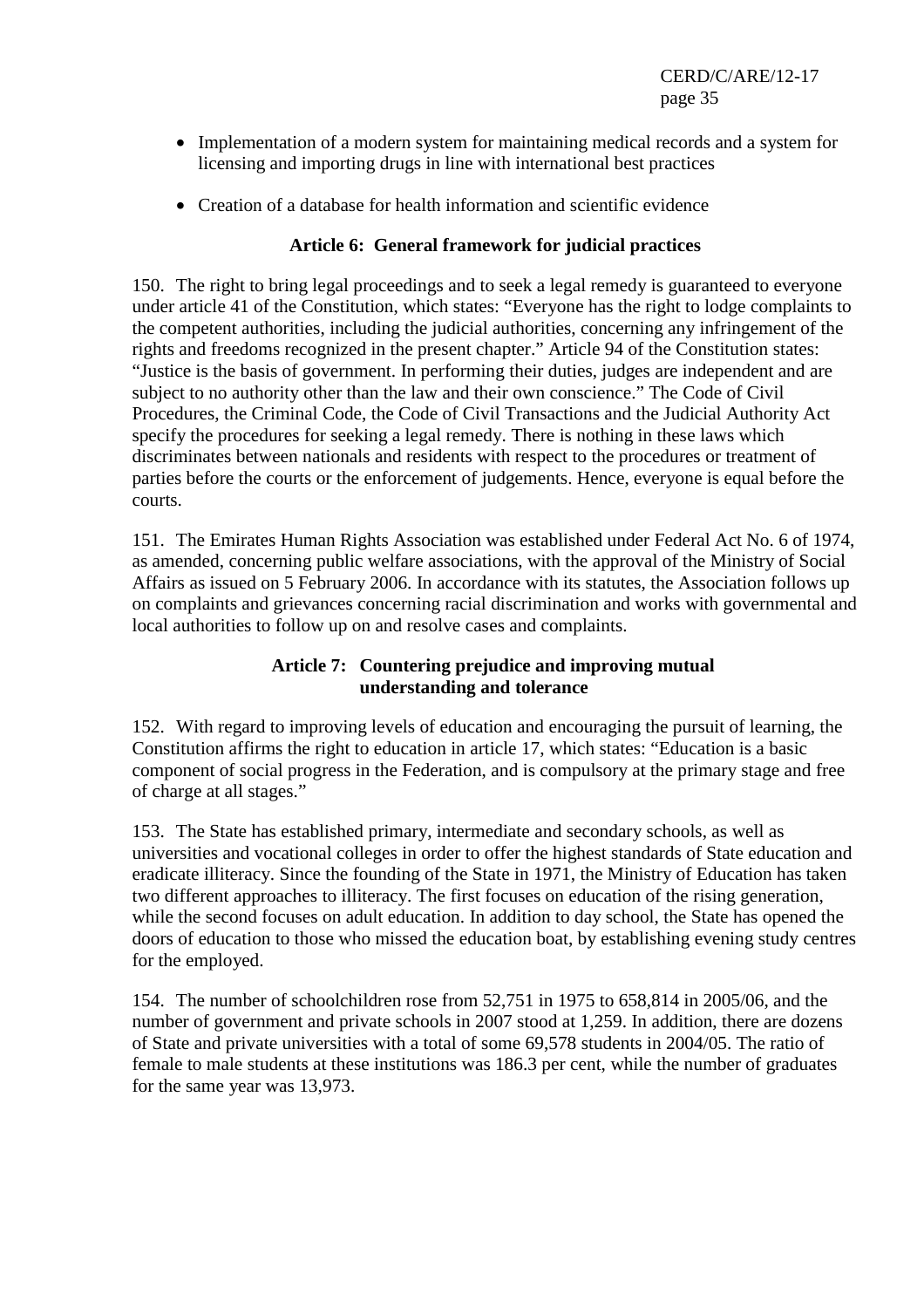155. The Ministry of Education and the Ministry of Higher Education have taken steps to build up their learning curricula by including a number of subjects relating to human rights, children's rights, women's rights, and combating racial discrimination, including the principles of the Charter of the United Nations and the Universal Declaration of Human Rights, and disseminating the values of religious and racial tolerance among all students. The educational atmosphere in schools and universities and the involvement of all citizens and residents in education have created a cohesive and harmonious relationship between different groups which in turn have laid the foundations for tolerance and non-discrimination between social groups.

156. The State provides its nationals with opportunities to pursue higher education and to continue their studies abroad with funding from the State. The State has established several educational and cultural sections in various parts of the world to follow up on the education of its students abroad.

157. A number of federal laws have been enacted, such as Federal Act No. 11 of 1972, concerning compulsory education, Federal Act No. 10 of 1972, concerning educational missions, as amended by Federal Act No. 2 of 1977, Act No. 9 of 1972, concerning private schools, Federal Act No. 4 of 1976, concerning the establishment and regulation of the University of the United Arab Emirates, as amended by Act No. 4 of 1978, Federal Decree No. 42 of 1974, concerning the establishment of nursery schools, and the Act establishing Zayed University.

158. The Constitution involves all members of society in delivering the right to education by allowing, in article 18, for the establishment of private schools and universities, as follows: "Individuals and institutions may establish private schools in accordance with the law, subject to monitoring by the competent public authorities and compliance with their guidelines." Hence, private schools and universities with international curricula have proliferated. They provide services to different sectors of society in an atmosphere of freedom and inter-racial tolerance which is guaranteed by the State.

159. The State is bound by a number of bilateral treaties with fraternal and friendly States on education and culture, and has joined various international organizations specializing in education, such as the United Nations Educational, Scientific and Cultural Organizations. (UNESCO).

160. Each year, the State organizes special events to mark the occasion of International Women's Day, Universal Children's Day and International Workers' Day. Commemorative mascots are handed out, the audio-visual and print media cover these events and reports are issued on the State's accomplishments in all areas, including the promotion of human rights in society.

161. The Ministry of Education, based on the objectives of its strategy for 2007-2012, seeks to achieve a number of objectives in furtherance of the education process, including the following:

Strategic objective 1: Restructure the Ministry of Education as an effective and proactive educational institution which employs highly-skilled national experts and staff, pursues decentralized decision-making policies and practices, clearly defines the relationship with educational authorities, education boards and education districts and ensures that schools are the foundation of the educational development process.